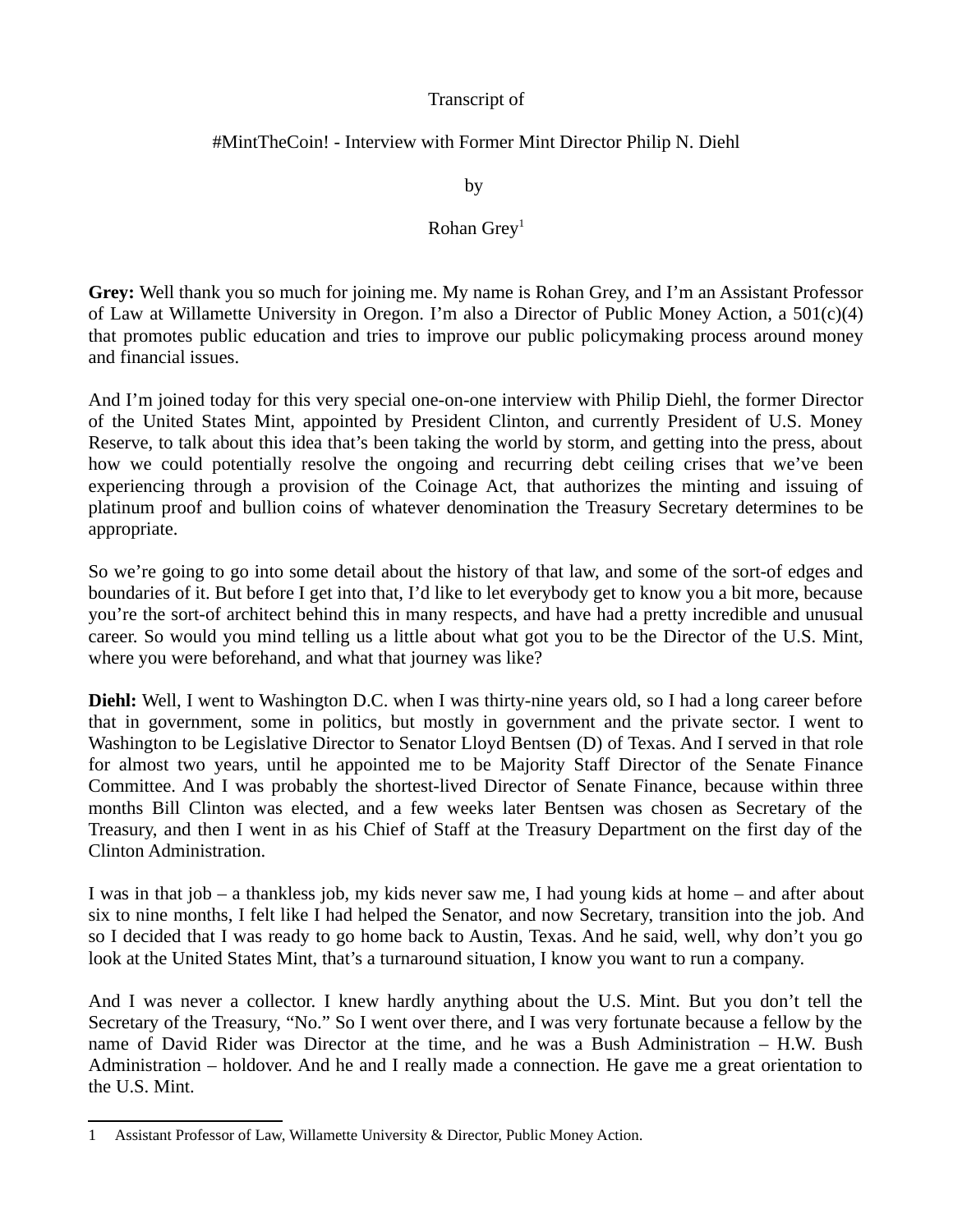So I went back to the Secretary after three weeks and told him, "Yeah, I am interested. This looks like a real good opportunity." And that's a very unusual move for someone who came to Washington because of his policy interests. And this really isn't a policy foundation, it's a manufacturing and marketing operation. But I saw it as a diamond in the rough, and I thought, "I could do something with it." And one of the things that really animated me, and animated the team around me at the U.S. Mint, is we had, and have, a very strong commitment to demonstrating what government – well-led government agencies – can do for the American people. That there's a real role for an active government.

And I really liked this particular audience that I was playing to - the U.S. Mint customers on the bullion and numismatic side of the business – who are, I used to say, white, male, and over fifty, conservative, Republican. And I said the white male over fifty thing was something I aspired to  $-$  now I'm well into that demographic – and I think we really had an impact on them, surprising them in what we were able to accomplish in a whole lot of areas.

**Grey**: Yeah, it's incredible, you would think that sometimes people come up through the ranks of the Mint, or they come in thinking that their job is just to keep the lights on, and not make waves. But as you said, you came in thinking of it as almost a turnaround, and you had had experience both on the hill, and in the heart of the Treasury, and seen a sort-of bird's eye view, and saw what this agency could do and what it could become. And not only a vision for active government, but a vision for how to take an agency and to make it bigger than what it might have been. And history is full of people who've really kind of had a vision for making something bigger than what it was when they came into government, and to be creative about that.

So do you mind going into a bit more detail about what your sort of vision was for the Mint, what your agenda was? I know you were there for quite a while, but sort of looking back, what would you say your kind of priorities were, or how do you feel your legacy of what you left the Mint, what shape you left it in versus where it started?

**Diehl:** I started well, what I thought was small, and ended up being pretty big, and with three priorities that I, in my confirmation hearing, I called those out. And one of them was the financial situation at the Mint – both performance and in terms of the whole financial structure – was a terrible mess. And we were one of the first agencies – because we had private sector-like functions – we were one of the first agencies subject to a new federal law that subject government agencies to outside audits. And eventually that spread to every agency. And our first audit, the U.S. Mint failed. And for any number of reasons. So I said we need to fix that.

The second thing was we had a real problem with customer service to our numismatic customers. Really all three of our customers: bullion, numismatic, and then circulating coins, where the Federal Reserve is the U.S. Mint's customer. And I said we needed to fix that, that was a big problem with just performance, morale at the agency, the tremendous criticism from outside the organization because of that failure of performance.

And then the third thing was there was – there is – this commemorative coin program, in which the U.S. Mint produces, upon a mandate of Congress, a series of commemorative coins. And Congress mandates every one of those programs. And this is a way of raising funds for organizations that have access to very powerful members of Congress, and it's a way of circumventing the appropriations process. So there grew to be a feeding frenzy for these programs, and as a result, by the time I became Director, the market for these coins had collapsed because of abuse, really, by Congress. And so getting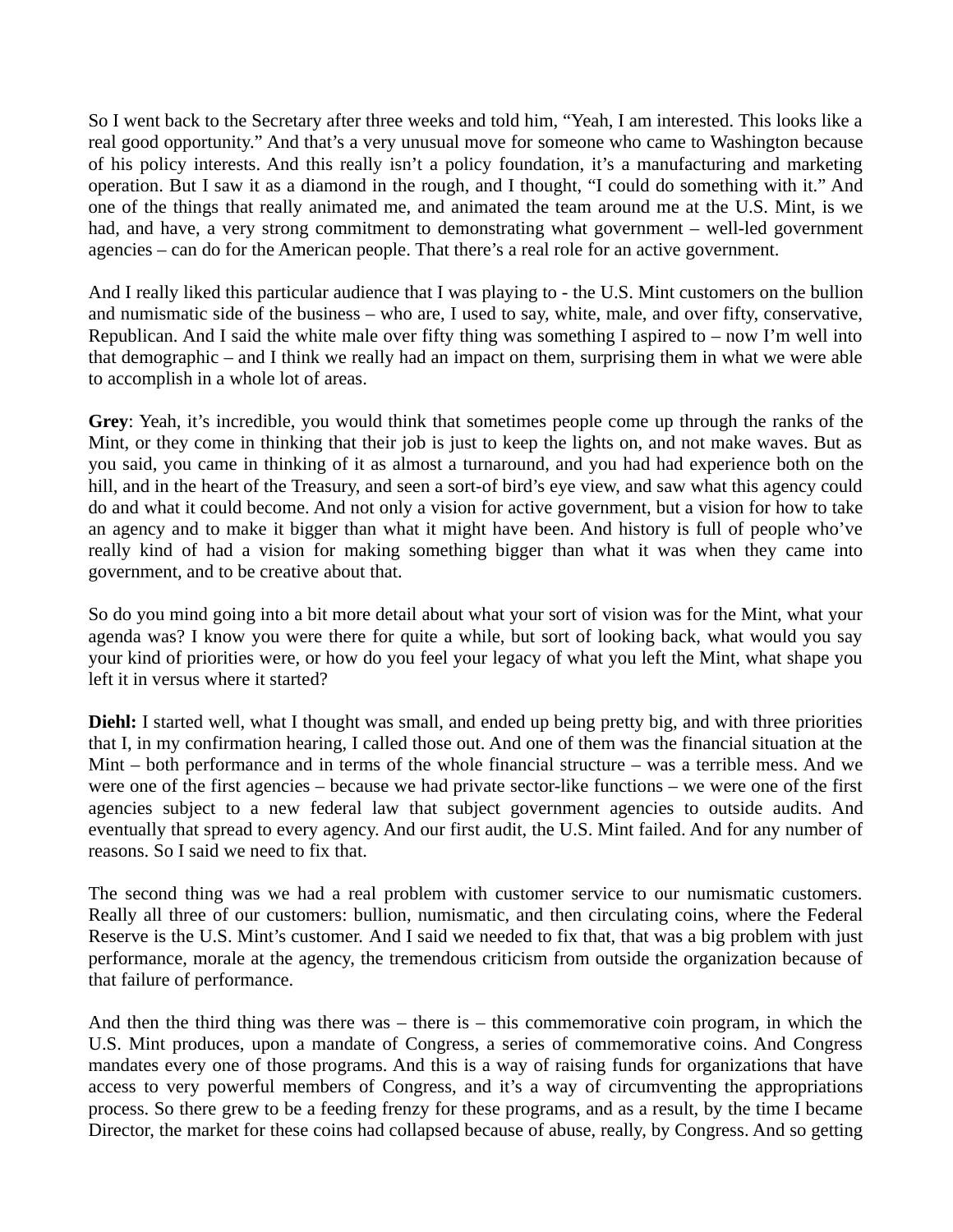that program under control was my third priority. And I could only do that with the help of Members of Congress, especially a couple of committee chairs, to reign in that program.

So that's really where I started. But as we built our capabilities and our confidence in our capabilities, and there's a psychological element to that, there's a personnel element to it, there's a structural element to it, there's a financial element to it—

**Grey:** There's a precedential element, yeah.

**Diehl:** Yes, yeah. So we grew in confidence and capability in what we could do. Which ultimately led to a series of highly innovative, entrepreneurial programs, that we had Congress enact, and that we built on to build our credibility and our capabilities. And the first one of those programs was the Platinum Eagle program. And I wanted to—first of all, I'd begun to build a relationship with the new Republican Chairman of our Banking Committee, Financial Services Committee, Oversight Sub-Committee, Michael Castle from Delaware. And so I went to him and said we have this idea for a brand new platinum coin, that allows us to  $-$  will allow us, if we structure it correctly  $-$  to compete in international markets. And we had never competed in international bullion markets before.

And so I asked for a blank slate. Completely unprecedented in U.S. Mint and U.S. coinage - two hundred years of U.S. coinage – history. Where in the past, Congress mandated every little detail, and the Mint could not deviate from those details, had no discretion. And I asked for virtually total discretion to design a coin, based on market research and building a relationship with the person, the company, and the patriarch of the company in Japan – which along with North America are the two big international platinum bullion markets. And so that included everything from design to denomination.

And that's what we were granted. I drafted that bill, he got behind it and carried it to fruition. It got embedded in a much larger Coinage Act that was designed to fulfill one of my promises, and that was to get the commemorative coin program under control. To limit it. So that's relevant to the issue of the platinum coin, because it has been described as our intent, and Congress's intent, to create another collectible. And that was not the intent. The intent was to authorize a bullion coin. And as I sidelight of that, it also allowed us to produce a proof coin, which is a collectible coin. It was never intended to be a commemorative coin of any kind.

So that's sort of how we got started. And that program was immensely successful. Within six months of launching the bullion version of this coin, we had taken sixty, sixty-five percent of the Japanese market away from another competitor. And we'd also, of course, taken the American market away. And that success laid the groundwork for Congress to pass the Fifty State Quarters Program. We demonstrated our ability to perform on an entrepreneurial project.

**Grey:** So I want to just take a step back – I want to get into the platinum coin provision in particular, but two things that you mentioned were interesting to me. One is you were talking about the idea that Congress had previously micromanaged all of these different coin programs, and you wanted more discretion. One of the things that I traced out in my research on this issue was that if you look at the debt ceiling – before the debt ceiling existed, Congress would micro-manage the issuance of Treasury debt. You have to issue this amount of this kind of duration for this spending program, and this amount for this program, et cetera.

And in the earlier twentieth century that became increasingly unwieldy as the government got bigger. And one of the goals of the original debt ceiling, if not the primary goal, was to give more discretion to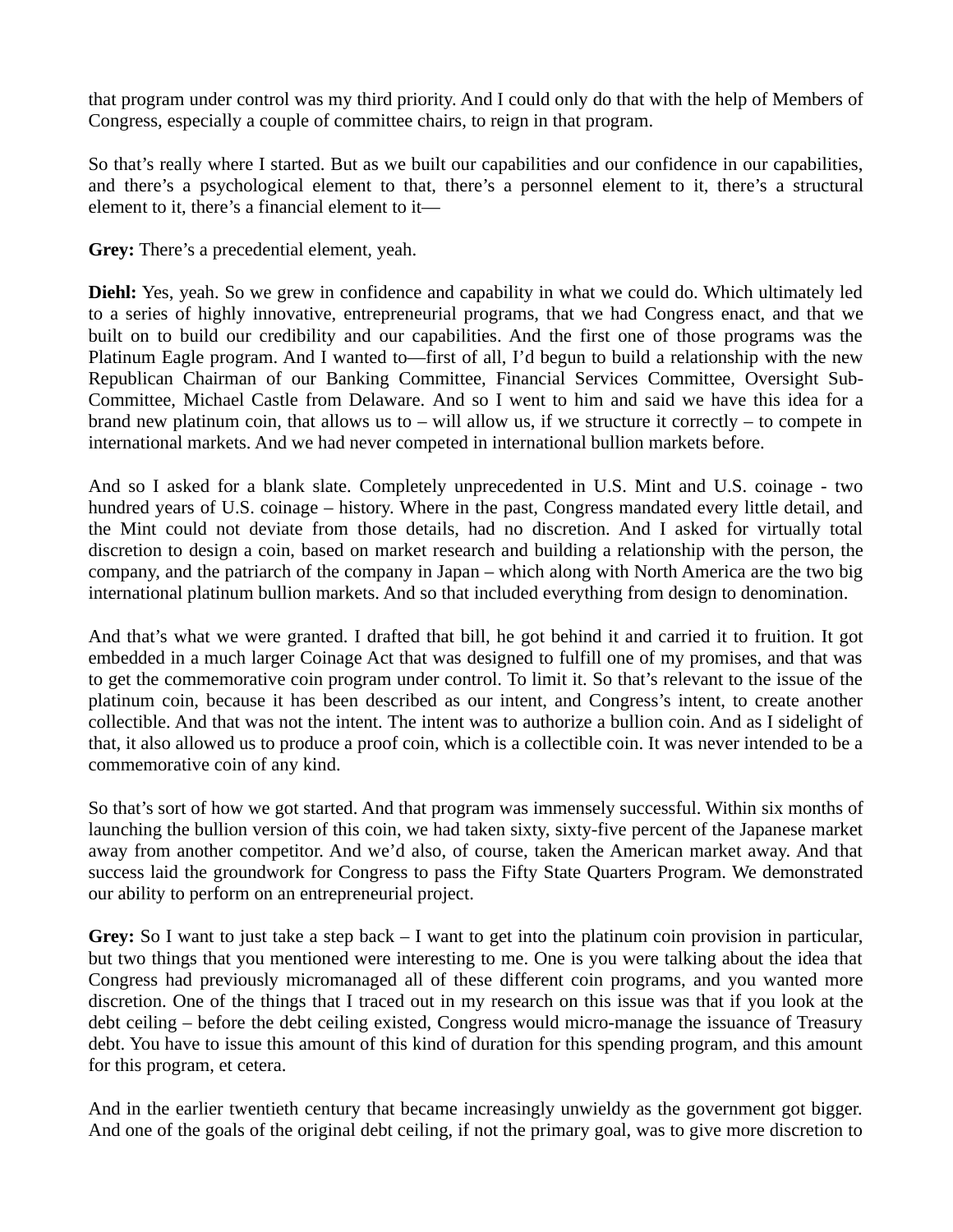the Treasury to choose how to finance, right? You tell us how much to spend, and we will work out how to do it. In fact, I think it was Secretary Mellon in the thirties that said we [the Treasury] should have complete discretion – using similar words to you – in what kinds of securities we issue, in what denominations, to meet our needs. Get Congress out of it entirely.

And it seems like there's that trend in general, as the government gets bigger and more complicated, to put more discretion on the executive branch. Not to make the important political decisions, but to execute on the sort-of priorities and commitments. And it seems to me that's kind of consistent with – that there's a sort of parallel there – with you getting more of that discretion within the Mint's sort of authority, the way that the Bureau of Debt Management, or Office of Debt Management would have done with Treasury securities.

**Diehl:** Yes. Yeah, that's exactly right. And there's another element to this, and that is that Congress has delegated more authority to the executive branch as it has become more politicized over decades. And a great example of that is the Base Closure Commissions, in which – because it is so politicized, in terms of who are the winners and losers – that Congress in the past was paralyzed in its ability to make the Defense Department more efficient by closing down bases that had outlived their usefulness. And so what did it do? It turned over to the executive branch a process by which it presented a package of bases to be closed and consolidated, and then that package went to Congress, and they could vote it up or down. They could not amend that package whatsoever. So basically what Congress did was said "put these handcuffs on us, and then, you know, just give us a simple option."

That's also what they did with that whole Commemorative Coin Program. I basically put together a Base Closure Commission for these coins, so that there was a committee that was formed that would make recommendations to Congress. And Congressmen would make recommendations to us, but they didn't have to say no. They could say, "Oh, the executive branch committee over here, they said no. Sorry."

**Grey:** Mhm. And you can see a clear parallel with the debt ceiling today, where everybody knows it needs to be increased or abolished, but nobody wants to take political responsibility.

#### **Diehl:** Yes.

**Grey:** And so, for the executive branch to step into the breach and say: look, we're going to do what everybody knows needs to be done–

#### **Diehl:** Yes.

**Grey:** ...but may be politically unpalatable, and that might be to use authority that you've clearly given us, you know–

#### **Diehl:** Yes.

**Grey:** ...in ways that maybe you want to be able to say, hey, you didn't want this–

# **Diehl:** Yes.

**Grey:** ...and that's useful political theater, because you can distance yourself a little bit, but it allows us to keep doing what needs to be done.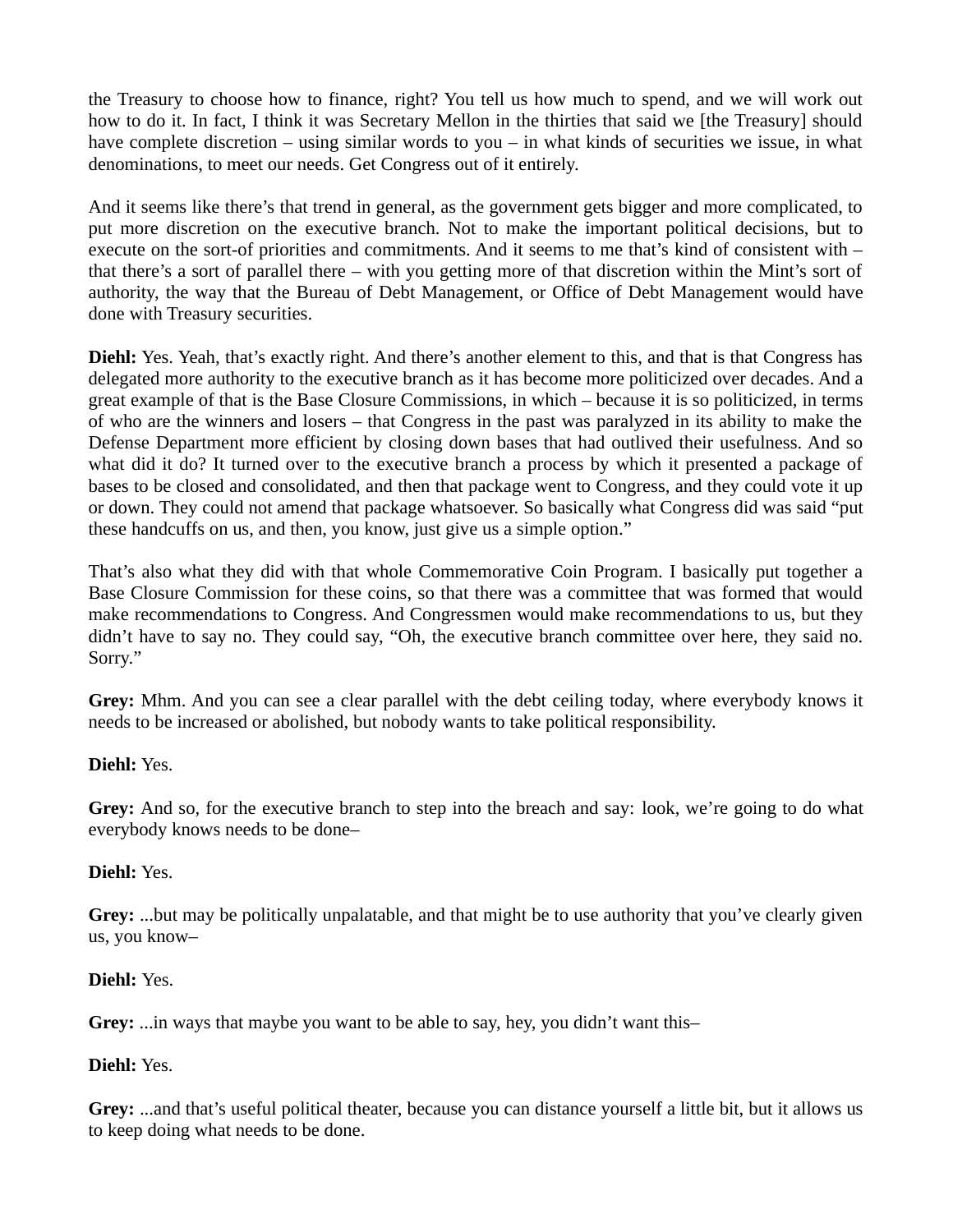**Diehl:** And that is part of the magic of the trillion dollar coin, is it takes – it depoliticizes the whole issue. After you bite the bullet – or bite the coin – and do it, it takes that issue out of the hands of Congress. Everybody is off the hook, except the Secretary of Treasury and the President. And actually, I think what happens – right now what's happening – is the trillion dollar coin, and also the Fourteenth Amendment, serve as a failsafe–

**Grey:** Yes.

**Diehl:** ...on the coin. So everybody can play games with the politics of this, knowing that in the end that there are outs to this. And to sort of settle markets down as they pretend to approach this disaster of the economic collapse of default. And I, you know, I think that's part of what's happened this week, when all of a sudden, you know, Senator McConnell decides that, well, let's put this off. Because there were escape hatches.

There were other things that were going on too, like, you know, the Department of Defense intervened, and said–

**Grey:** We need to keep the lights on, this is a national security issue.

**Diehl:** Yeah, we need to pay our people. And so there were other things at play too. But the timing of the article that was written by Felix Salmon, that said, you know, that quoted me, saying, Oh, the Treasury Department could–

**Grey:** could be done in hours.

**Diehl:** Yeah, can produce this coin overnight, virtually, if they set up a couple of ducks in order. And that's the first time, I don't think that had ever been said.

**Grey:** No, it hadn't.

**Diehl:** And so – and it got tremendous play. As you know, Drudge put it at the top of their page, and then gave a spin to the title that suggested it was already–

**Grey:** They're going to do it, yeah.

**Diehl:** ...They're doing it right now. So–

**Grey:** The hyperbole helped bring it further into reality.

**Diehl:** Yes, yeah, yeah. It certainly blew up the whole story.

**Grey:** Yeah, and I want to just go and take a step back also. Because you were just talking about taking this out of – about depoliticizing this. But of course, this isn't about depoliticizing the budget itself. This isn't about depoliticizing spending itself.

**Diehl:** Exactly, yeah.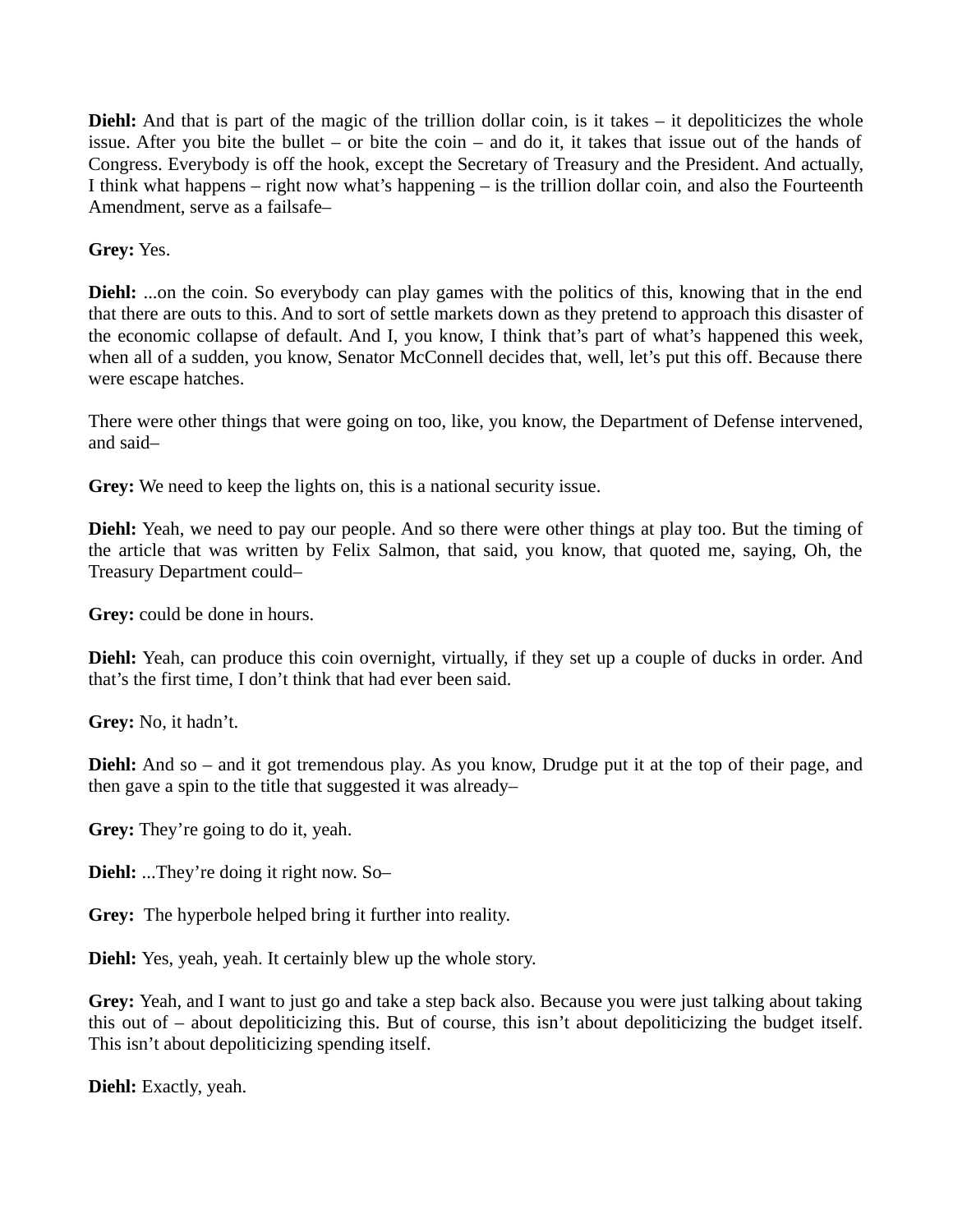**Grey:** That's still an incredibly political process. In fact, maybe the most central political process for Congress. This is just about honoring that spending once it's already been committed, and not saying we're going to ignore Congress, or go back on our debts and things. And I just to sort of connect that, because one of the things that you haven't mentioned about your legacy – and correct me if I'm wrong about when this, the timing of this – but my understanding is that you were also the Mint Director when the Mint really sort of separated its own budget from the rest of Treasury, and became a nonappropriated fund instrumentality, which means essentially that it funds itself through its own operations. You know, the CFPB [Consumer Finance Protection Bureau] does this with fines, other agencies do this with fines, the Fed does it with its own money creation powers.

But you essentially sort of elevated the Mint back up to an equal status with the Fed in terms of being, kind of, off balance sheet from the rest of the government. Which, when you combine that with the Mint's sort of, internal powers, makes it a very very, you know, powerful institution. As you said, the Mint has been around for two hundred years, it's the oldest monetary institution in the U.S. government. But that seems to have been a pretty key moment in making the modern Mint what it is today. Do you have any thoughts?

**Diehl:** Yes, it absolutely was. And when I proposed this to Treasury I got laughed at. They said, how are you going to get Congress to let go of the purse strings on your agency. And I said, I'm going to do it through the Appropriations Committee. Which made them laugh harder, because of course the Appropriations Committee is where that power is exercised. But I already know at the time that the Chairman of my Appropriations Sub-Committee was going to back it, because he and I had talked about it, and he really–

**Grey:** You worked on the hill, you know how this works.

**Diehl:** Well, yes, exactly. But also I was very fortunate, because the new Republican Chairman of the Committee – this was in '95, so right after the Gingrich revolution – the new Republican Chairman of the Appropriations Sub-Committee was a conservative – very conservative – Republican. But he and I hit it off on a personal level. And he really liked the idea of what I was doing at the United States Mint, of turning it into an entrepreneurial, you know, business-like agency.

**Grey:** Believing the government can do something, ironically.

**Diehl:** Yes, yes. This was before there was this commitment in the party – his party – that the best way of showing the government could not perform was to sabotage it. And so he was not like this at all, a guy by the name of Jim Lightfoot from Iowa. And so he said yes, you know, and I explained that all these things that we need to do, I need to have this flexibility. And so I need to operate off my own profits. The U.S. Mint is a profit-making enterprise for the U.S. government. Our profits go directly into the general fund of the Treasury. And I told him, you give me this flexibility, and I'm going to send a lot more money into the General Fund.

**Grey:** Which means less government debt, right? Less borrowing.

**Diehl:** Exactly. I mean, that's exactly right. The money from the United States Mint, part of it, is exactly the same as tax revenue. And the other part of it, which gets to the trillion dollar coin, is very much like the issuance of interest-free loans, uh, bonds. So the combination of that, you know, really was compelling to him. He carried the legislation. Not only did we get completely off the appropriations process, but we also got the FAR, the federal procurement regulations, were lifted from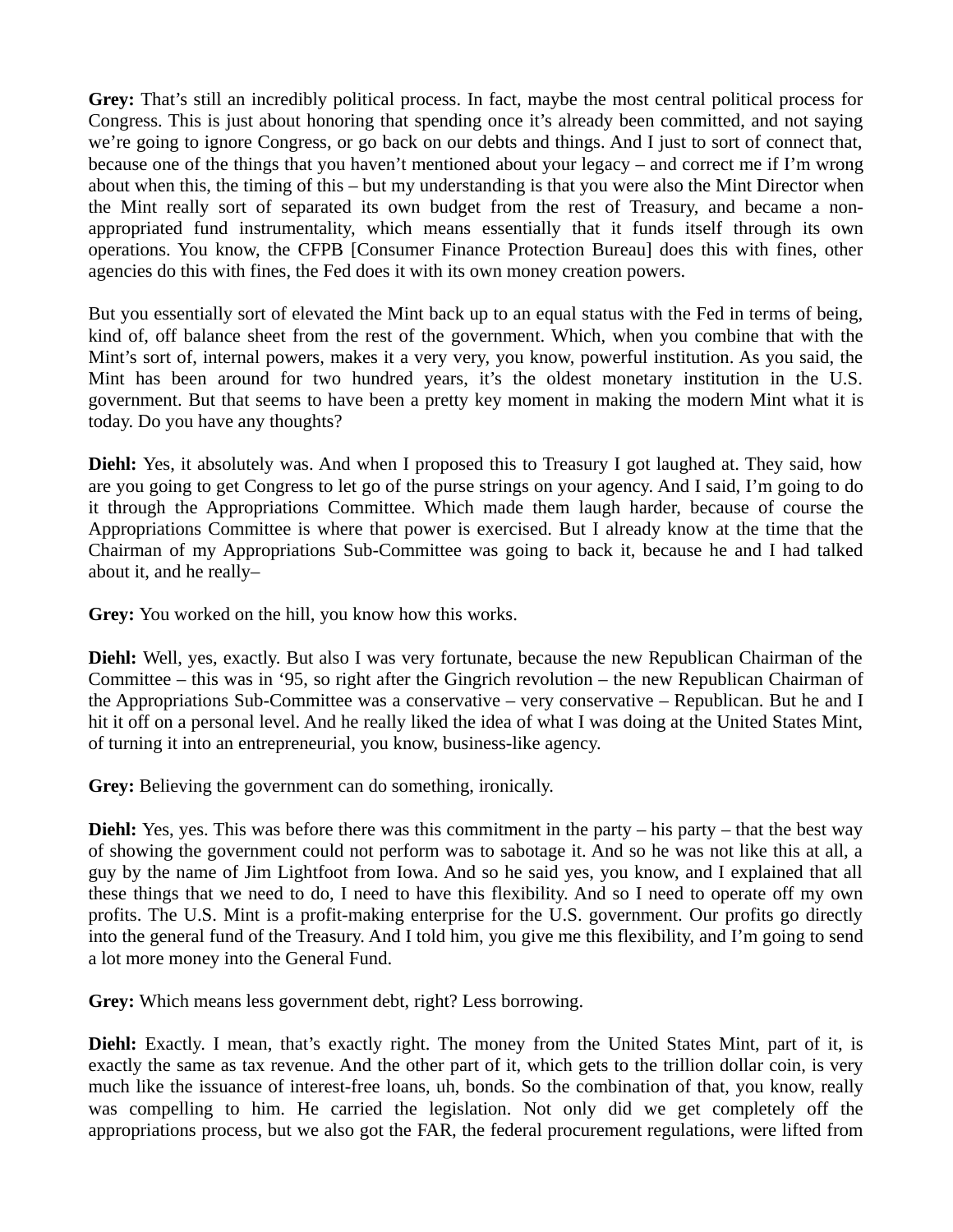us. So we took a document that was like \*this\* thick, and turned it into a pamphlet, to describe to outsiders what our acquisition process was.

Grey: So once again, it's the story of more flexibility, more discretion.

**Diehl:** Yes. And I will say this: later on, we went to OMB [Office of Management and Budget] and asked for flexibility around the personnel rules. And I had such a good relationship with our unions that I actually had the endorsement of our unions to lift the personnel rules from us. And when my Deputy Director and I went in, we explained what we wanted to do, and pointed to our success on the procurement and on funding. He said, "you don't understand. It's not failure we fear, it's success." So we realized, okay, we're at that point of hitting the Catch-22.

And the concern was, and he said – we said, what's that mean? - and he said well, if you achieve this kind of flexibility, every other government agency is going to want it. And we said, our response was, "well, if they earned it, why wouldn't you give it to them?", knowing that is a very high bar to reach, and not very many government agencies are going to do that. One of the reasons they wont do it is because the professional risk – and therefore the financial risk – that leadership in Washington D.C. takes if it wants to make a significant change in how things work in Washington, and in the performance of an agency.

So there were a lot of things that, sort of came – and we got really lucky. We had friendly Republicans in key positions. But it is, yeah, it is hard to get that kind of flexibility.

**Grey:** It's just incredible to hear this story in detail like this, I mean I feel like it needs to be a book or a movie, or something. I've spent a fair bit of time studying the origins of the Federal Reserve, and it's incredible to hear this story – that you sort of almost did single-handedly – when you think about the Federal Reserve's origins as this sort of confluence of massive banking interests in the heart of a crisis. And you're just behind the scenes, sort of quietly doing something that ends up creating a level of budgetary and legal autonomy that's sort of comparable within its own space.

But a couple of things were sticking out to me. One is the Federal Reserve also has budgetary independence, but doesn't have the same kind of independence with its employees, for maybe a similar reason. So there are court cases and things where they say, look, in one sense the Federal Reserve System is clearly a government agency, but it's got its own separate budget process, but in certain circumstances employees will be considered government employees.

But your point about the seigniorage revenue being a source of income similar to interest-free loans: at the Fed, of course, they create Federal Reserve Notes; they create reserves, which banks use as money. And the profits that the Fed returns from the assets that it buys by creating those dollars, when it returns it to the Fed, at least very recently, it was booked in accounting terms as Interest on Federal Reserve Notes. So the whole thing was, we can create this one kind of currency, and anything we do within our agency will be sent back as the sort of seigniorage profit, or the charge that we pay on what we earn on creating these instruments.

And so it's sort of interesting to me that we have this moment where, you know, when the Federal Reserve returns eighty billion dollars a year in this revenue, we say this is great, you know, this reduces the need to borrow, thank you so much. This isn't against Federal Reserve independence, this is good for, you know, statutory agency independence. But nobody kind of notices that the Mint's also been doing that, often because the numbers are maybe an order of magnitude smaller. But as you noted, in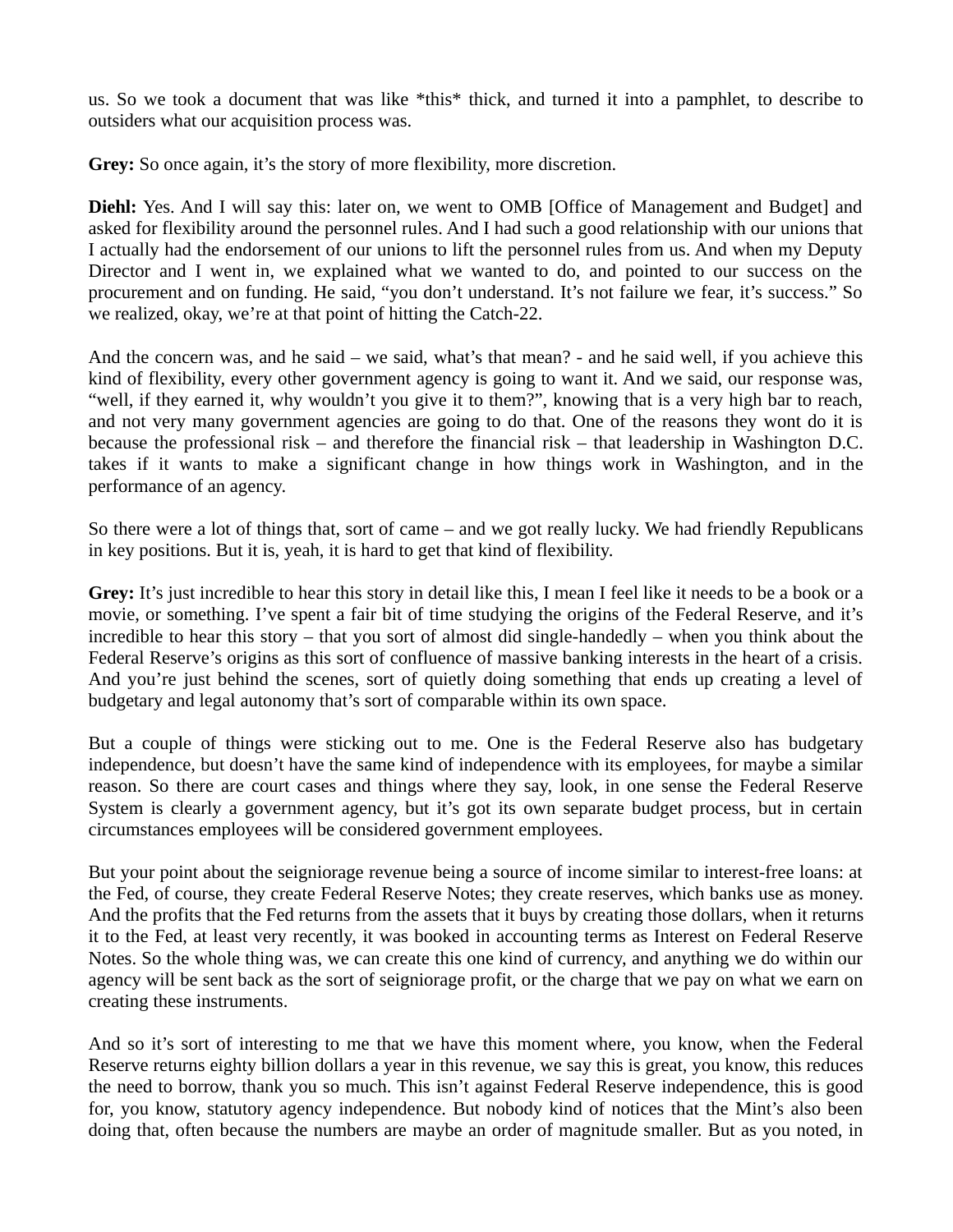your tenure they went up. And they could have kept going up. And there's never been a limit historically on the upper limit. It's only been, sort of, how visionary the Mint Director has been, it seems like.

**Diehl:** Yes, yeah, those are good points. And it gets to one of the points I like to make, [which] is: the trillion dollar coin is nothing novel. I mean, it has been made out to be this gimmick. And as you say, you know, it's [an] everyday occurrence at the Fed, and at the United States Mint. Creating seigniorage – seigniorage being the difference between the face value of a coin, in this case, and the cost of production. And that represents sort of a profit, but really it represents more of a loan in this case, because the U.S. Mint sends a coin – a quarter, let's say – to the Federal Reserve. The Federal Reserve purchases it for the face value – twenty-five cents. Let's say the Mint produces it at a cost of eight cents. So that's seventeen cents, margin, that the Mint makes on that coin. Well, you add up all of that in the course of the year, and that acts as – the U.S. Mint moves it over to the Treasury Department – and that seigniorage acts as a means of funding the government, just like a bond does.

And so the only difference a trillion dollar coin represents, is it has more zeroes on the end of it. And, yeah, that's a huge thing. But it's not a different process. It's not a different concept. In fact, this is a concept – seigniorage goes back, you know, I don't know–

**Grey:** Yeah, Founding Fathers.

**Diehl:** …two hundred years.

**Grey:** Pointy hats–

**Diehl:** Yeah.

**Grey:** ...and tin whistles, and, you know, the HBO mini-series.

**Diehl:** Yeah.

**Grey:** It's as American as apple pie.

**Diehl:** [Chuckling] Yes. Yeah, yeah. And it's because governments have used seigniorage to fund their operations – the King's operations – for hundreds and hundreds of years. And Mint Directors in the past, if they shaved too much – if they shorted the amount of metal that was in a coin beyond what the Crown had authorized – they were hung, you know.

**Grey:** It was a big deal.

**Diehl:** It was a really big deal, yeah.

**Grey:** Isaac Newton was the Mint Director in the U.K, took his job very seriously. Yeah, I mean, two things on that. One is, you know, you say it's sort of like issuing government debt. But it's important, and this is where, again, being very clear about statutory language – as a law professor I love this whole moment because it's forcing people to learn how statutes work – but the public debt limit is quite narrow. It's for things that have interest and principle, and it includes only a certain group of instruments. So for example, Federal Reserve Notes and coins have never been counted in the national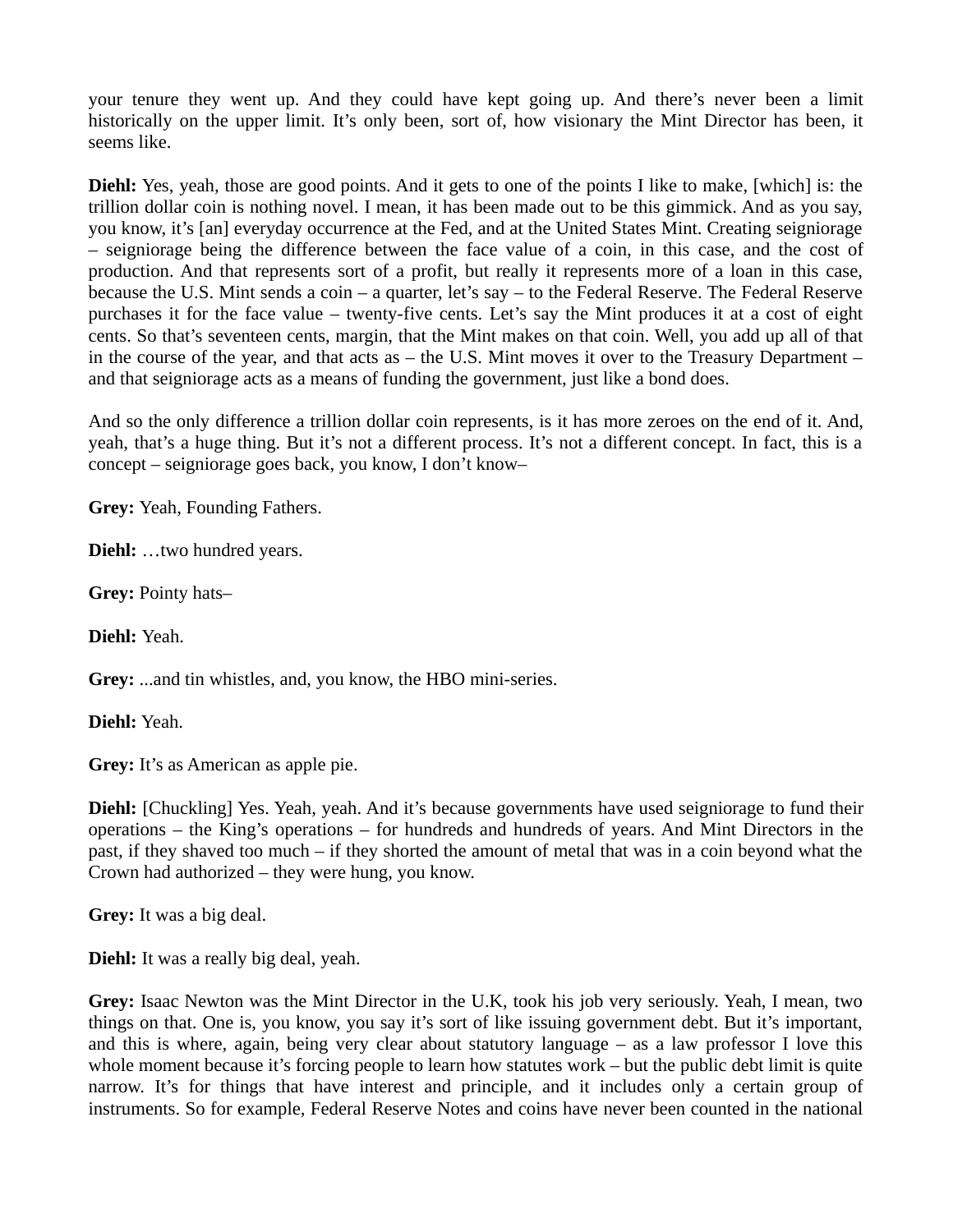debt. If they did, then we'd have probably accidentally violated the debt ceiling a number of times already.

### **Diehl:** Yes.

**Grey:** But not only that, there's actually been instruments that the Federal Reserve issues – interestearning term deposits, which they started issuing in 2009 – that pay interest, are a legal obligation of the government, but are not included in the debt ceiling. And so there's a lot of instruments out there – including the Greenbacks that Lincoln authorized, that are still legal on the books at the Bureau of Engraving and Printing – that are not included in the debt ceiling. We could call them debt, we could call them a means of financing, but they are no "Debt Subject to Limit" in the same way. And this coin would be very clearly in that category, not in the category of debt subject to the debt ceiling, because that's a very narrow category. And that's sort of one of the other confusions. People say, "oh well this is basically violating the spirit of the debt ceiling law." Well, no more than issuing a quarter is, right?

### **Diehl:** Yes, that's exactly right.

**Grey:** And you mentioned, you know, that this was a sort of bullion coin program initially. And I think this is one other confusion – we were just talking about this earlier – people often think, well, bullion coins have to represent the underlying metal value and nothing more. And the reality – correct me if I'm wrong – is that a lot of bullion coins are sold, you know, over their face value because the metal is more expensive.

But there's nothing that says the face value couldn't be more than the metal, and we certainly aren't on a gold standard, or a metal standard in general. And it's the face value of the coin that matters. In fact, I pulled up a couple of statutes  $-31$  U.S.C. § 5112(q)(4), which concerns the sale of \$50 denominated gold bullion coins, says that the bullion coins shall be sold for an amount the Secretary determines to be appropriate, but not less than the sum of the market value of the bullion, and the cost of designing the coins, including labor, materials, machinery, et cetera.

So even with regular bullion coins – and there's another one for  $\S$  5112(o)(4)(A), which governs the sale of \$10 denominated commemorative gold coins, that says that bullion coins shall be sold at a price that is equal to or greater than the sum of the face value and the cost of designing the coins. So even when we think of bullion coins, we're not thinking of something that can only ever be the value of the metal. That might be a floor, but it's not necessarily a ceiling. Does that sound correct to you?

Diehl: Yes, that's exactly right. And it's only by practice, and sort of practicality, that the U.S. Mint sells bullion coins at a small premium over the spot price of gold, that represents those costs of production, of marketing, sales, and all that. And that's because the purpose of the coin is to compete in marketplace with other bullion coins. And so those sorts of price constraints apply because of the intent, and the intent of the product, and the circumstances in which the product enters the marketplace. None of that applies to a trillion dollar coin. Its purpose is very different. And so it wouldn't make sense for it to follow that model, because it is so different.

The other thing that's important is there is no language in that provision of law that authorizes the platinum coin that says anything about pricing.

**Grey:** That's right – other than that the Treasury Secretary has absolute discretion, right?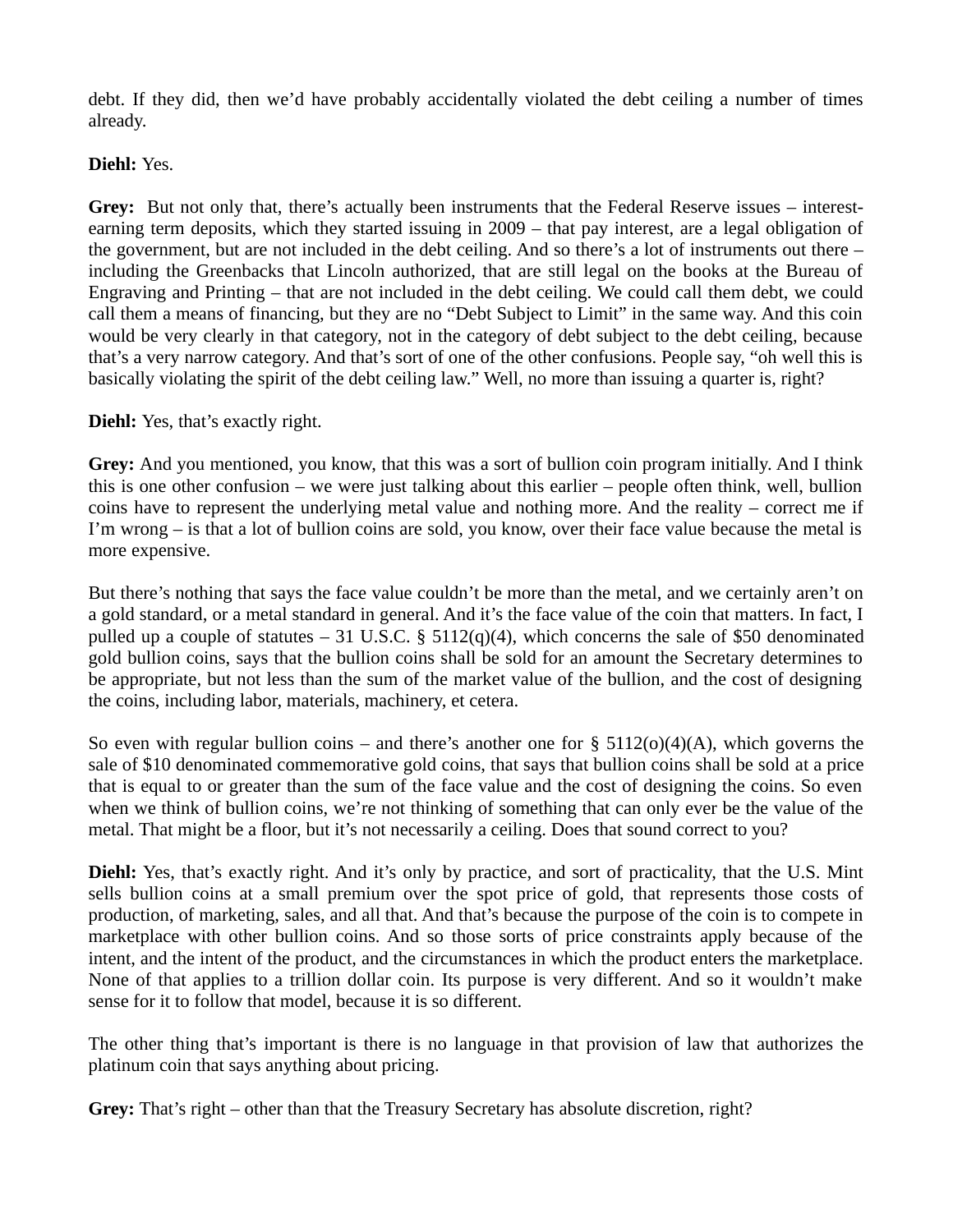**Diehl:** Yes, yes. So the restraints that are in the statute, that apply to gold and silver bullion coins, aren't there for platinum.

**Grey:** And I believe it was Harvard Law Professor Lawrence Tribe that talked about this. He said, you know, if you look at all the other statutes, and they have constraints. And then you look at one that doesn't. And it was intentionally written to not have the same constraints as the others. Then you have to take that seriously as a matter of statutory interpretation. You can't say, "oh, they meant it to have similar constraints, they just forgot." You wrote it! You didn't forget. You made it.

**Diehl:** [Chuckling] Yeah, no, it's a feature not a bug.

**Grey:** That's right, that's right. That's exactly right. And you mentioned also, you know, there was also this other language for "proof" coins in the statute as well. And there's been some sort of debate around this. People say well, proof coins means they have to only be entered into as collectibles. And obviously, most proof coins *are* collectibles. But my understanding – correct me if I'm wrong – is that the word "proof" there refers to the method of production. Can you describe that for people that aren't that very familiar with the minting process, what proofing is?

**Diehl:** Yeah, so proof coins are produced in a very different way from circulating coins and bullion coins. And they are produced to much higher standard. Also, they look different. They have a frosted image, typically, and a marred background. They are sort of a fine art of coin production. And so those coins are typically sold to collectors. But there's no restriction. They could be sold as bullion coins. They could be produced and put into the Fed as circulating coins.

**Grey:** You wouldn't do it because it would be a waste of money and high production grade, but you could if you wanted to, right?

**Diehl:** Exactly. I mean, you could do it – and we actually talked about doing something like this – to put a very small portion of, like, a State Quarter into circulation through these huge ballistic bags that we send to the Federal Reserve, and they put into rolls and they ship to banks. And we decided that there was enough interest in the 50 State Quarters when we launched it without doing something like that, there was–

**Grey:** Sort of like Charlie and the Chocolate Factory and the golden tickets.

**Diehl:** [Chuckling] Yes, yeah exactly, yes. And so, yes, we completely had the authority to do it. The economics of it does not work if you're doing all the coins like that. If you took a very small, you know, percentage and did it like that, then the accelerant would easily pay for itself, because all these other coins would be collected hoping to get those. And you get all the seigniorage profit on that.

**Grey:** In fact, I believe it was Andrew Jackson who issued a Gobrecht Dollar that was a proof circulating coin. And you might know the history better than me, but my understanding was that it was the sort of reintroduction of a dollar coin. And so it was a sort of, as you say, an attempt to drum up interest, and to make a big show of it. And so the reason that you used this higher production grade quality was precisely to get the marketing and the attention, more than you might for a regular coin. And that was a proof coin that happened to circulate. So there's no kind of inconsistency there.

**Diehl:** Yes. There's a similar situation that as far as I know was an accident. I was not aware it was happening, I don't at all know it was intentional. But when the Sacagawea coin was launched, there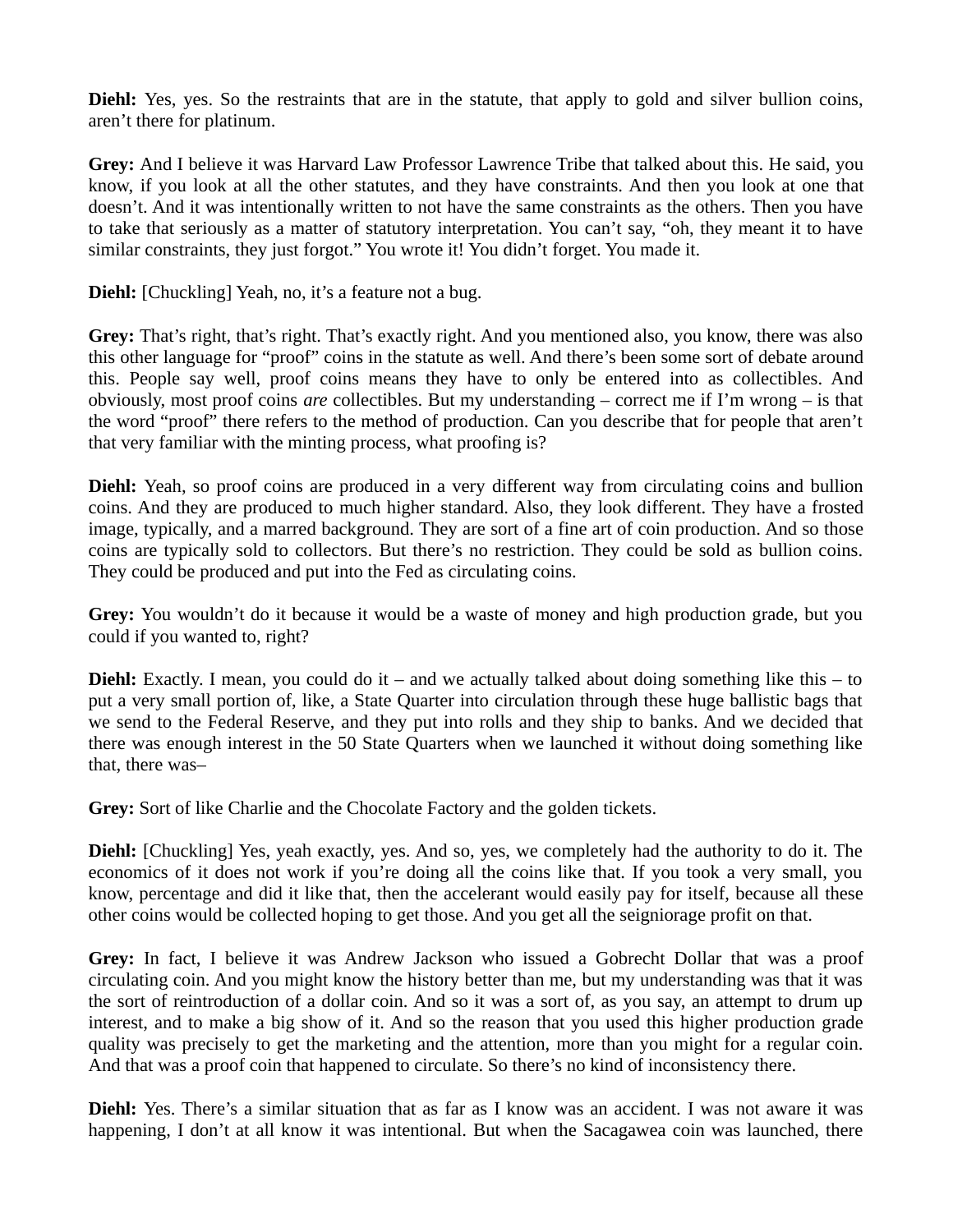were some of them that were produced on a more highly refined blank, and those coins became especially valuable collector items once they were discovered, and–

**Grey:** Semi-proof, huh? Quasi-proof?

**Diehl:** Yeah, but it had a better strike to it. And as a result we had a similar kind of effect that you're describing.

**Grey:** And the idea of, kind of, having a high – you know, you call it the [high] art of of coins – seems to be pretty appropriate for a trillion dollar coin. You know, I've always said, people say "what happens if it gets stolen?" or something, and its sort of a funny joke. And yeah, we all get to laugh about it. Of course, if you steal a trillion dollar coin and then try to use it, there's going to be a pretty strong legal presumption you didn't get it legally, right? But I've always thought it would be great to have some ritual and symbolism around this, especially if it was to save the government from itself and this insanity of the debt ceiling.

When you think about the Federal Reserve and its announcements – you know, the ritual of these Federal Reserve pronouncements – when you think of courts and them wearing robes, when you think of military service and the, you know, the music they play, and the folding of the flag, ritual is very important to our government. And if we were to going to mint a trillion dollar coin, having it to be beautiful quality, and then, you know, having a child walk it from the Mint to the Fed–

# **Diehl:** Yep.

**Grey:** ...and say, you know, here we are, I'd like to hand this over, and then "I accept this on behalf of the American people," you know.

# **Diehl:** Yes.

**Grey:** And then maybe on the other side it ends up at the Smithsonian, and everyone can tour it in schools as part of their, you know, American history education. It seems like proof coin, there, is sort of the appropriate one. Even if the law had said "bullion, proof, or circulating coins," if you were going to create a trillion dollar coin, you'd probably want it to be proof.

**Diehl:** Yes, yes. Well, not only would you stand out if you carried a trillion dollar coin and tried to use it in commerce, but hard to make change for it to. But yes, sitting at the Smithsonian, obviously you'd have to have it well guarded, but the–

**Grey:** Alongside the Declaration of Independence, or something.

**Diehl:** Exactly, yes. But the key to this – and to address another knock that we hear that is fallacious on the coin – the key is that the coin does not, and of course, can not go into circulation. It has no impact on the money supply. And that is the wrap, is that all of a sudden, it's going to be like Venezuela. All of a sudden, you're increasing the money supply by a trillion dollars, and you're going to have all of these disasters and consequences. You know, it never goes into commerce. It's not like other coins, or currency, or QE [Quantitative Easing] for that matter, in which money is being inserted into the economy. This coin is produced at the United States Mint, goes to the Federal Reserve, stays in a vault. There will be, when sanity prevails and the debt limit is increased, that trillion dollar coin can come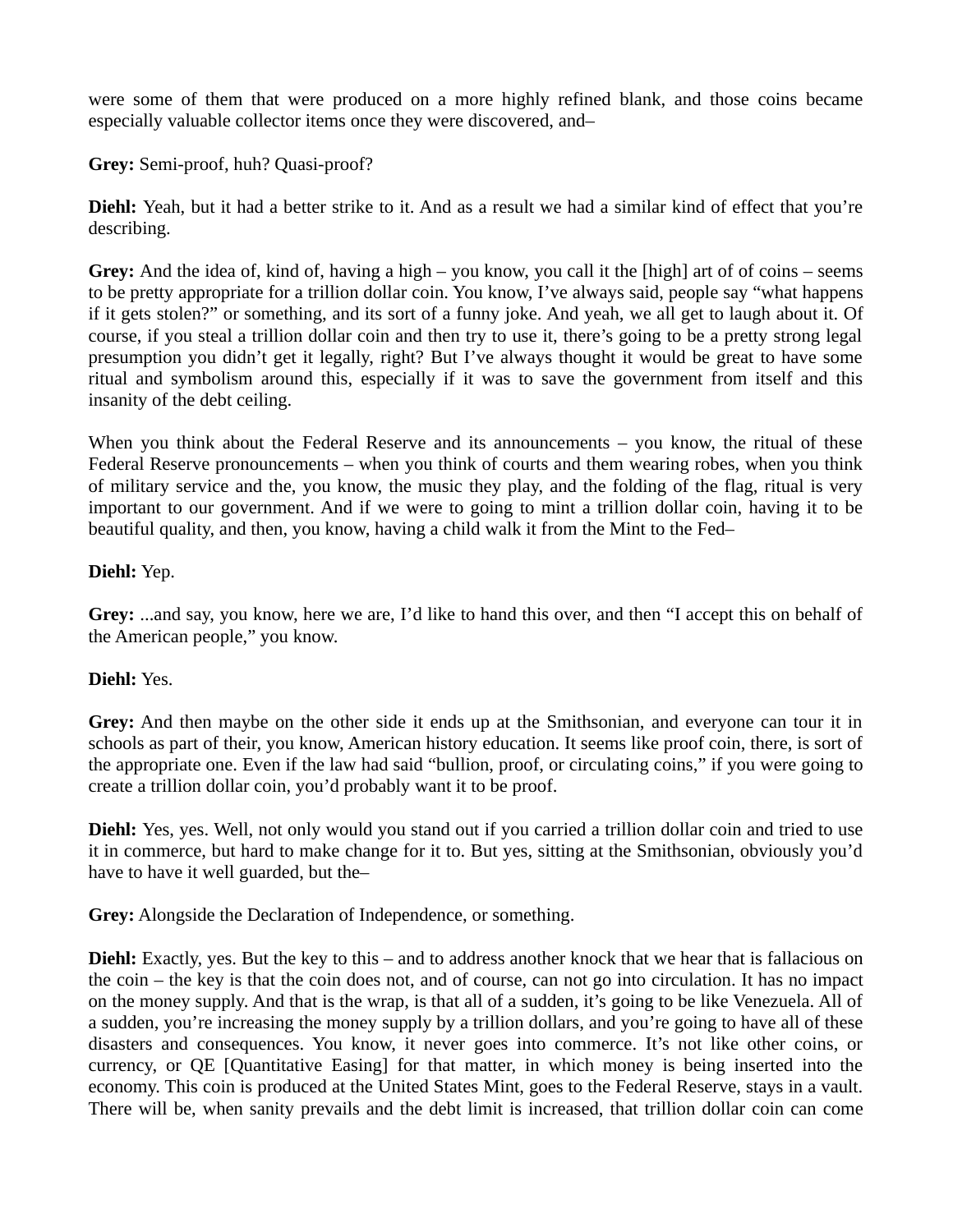back to the U.S. Mint, just like any other coin. That seigniorage is taken off the books, and the coin is destroyed.

**Grey:** Right. The only spending that would happen is the spending that Congress has already said needs to happen, that should be happening anyway, and in fact is constitutionally required under the Fourteenth Amendment.

**Diehl:** That's exactly right.

**Grey:** The money going out of the Treasury's account into people's pockets should have kept going anyway, but for the insanity in Congress, and these misunderstandings that the debt ceiling is supposed to stop us from being able to continue honoring those obligations.

**Diehl:** Yes, yeah, exactly.

Grey: So, one question – you mentioned there, you said the coin doesn't need to go into circulation. Usually, my understanding – and correct me if I'm wrong – is that coins are sold to the Fed, and that the Fed sells them on to banks, who then, you know, get it out into the public. But the Fed isn't the only actor that has bought coins directly from the Mint, apart from collectors and bullion investors, right? There are other ways that coins do get into circulation. Do you want to tell us a little bit about some of that history?

**Diehl:** [Chuckling] Okay, yes. It's sort of notorious. So we were given a mandate by Congress to produce a new dollar coin to replace the Susan B. Anthony, which was an utter failure for a number of reasons. And this is something that Congressman Castle and I worked together on as well. And we were given discretion in this case too, but only over the design of the coin. And it was through a design competition that the United States Mint executed, that the image of Sacagawea and her infant Jean Baptiste on her back, during the Lewis and Clark expedition, was chosen for that coin.

And so we did a lot of market research – part of the entrepreneurial basis. The United States Mint hadn't done that before to any significant degree; certainly hadn't with the Susan B. Anthony. And part of the market research was to go the banks and the Fed, and say, you know, to make a pitch: you should get this coin, it's going to be much more popular than the Susan B. Anthony, and they won't be in the vaults forever. Here's the market research of consumers that shows there will be this demand. And the response from the banks and the Federal Reserve was, "well, you have to demonstrate to us – actually demonstrate to us – that there will be demand for this cause."

Well [it was] the ultimate Catch-22, because if we can't get through the Federal Reserve into the banks, how do you demonstrate the public is going to want it.

**Grey:** It's almost like they just didn't want it.

**Diehl:** They didn't want it, yeah. The coins and the Federal Reserve – I mean, the banks and the Federal Reserve, they don't like coins. And for–

Grey: It's an unpleasant reminder that there's other monetary traditions other than theirs, right?

**Diehl:** Yes. And coins are more expensive for the Federal Reserve: they're heavier, they're–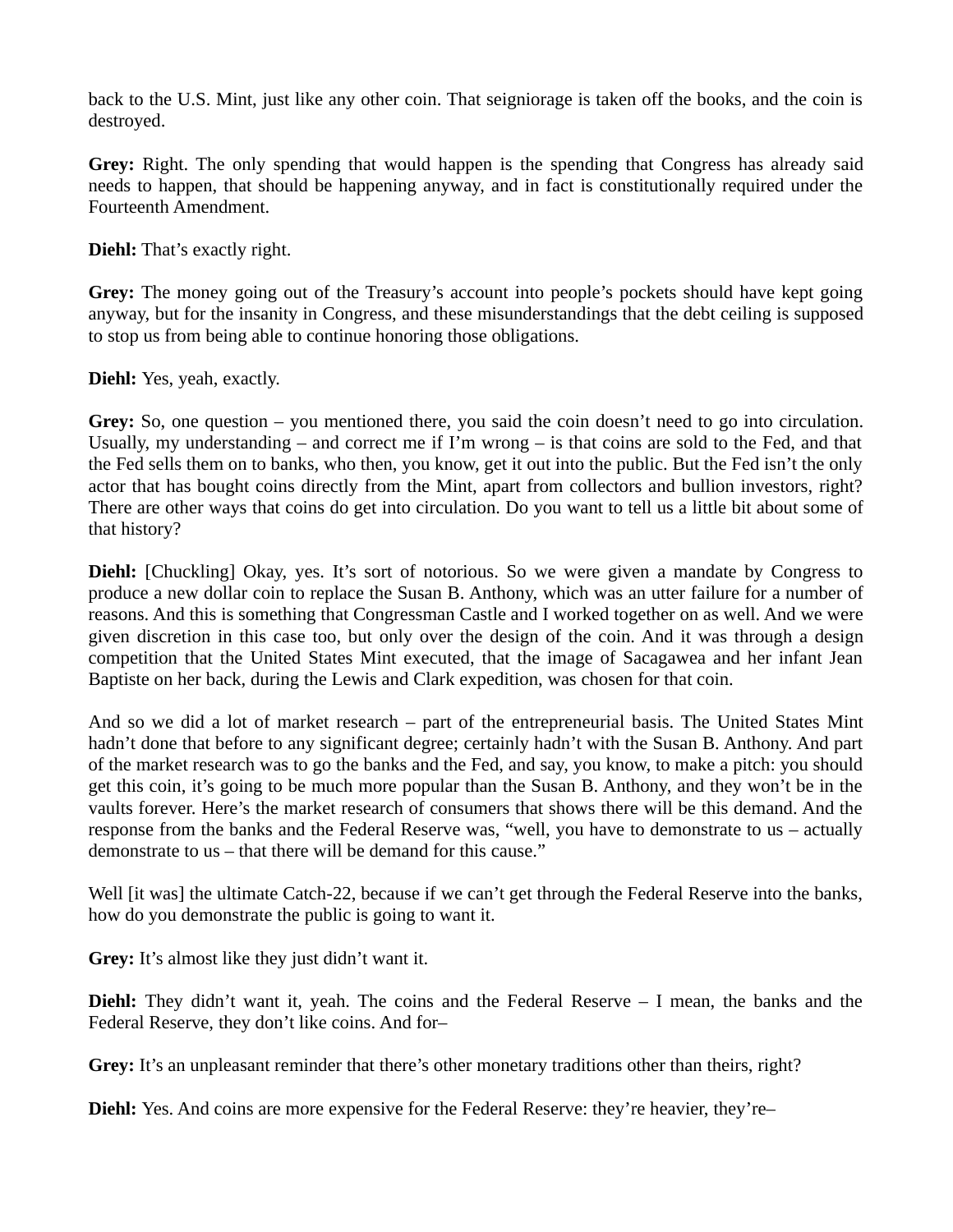**Grey:** They have to pay face value, not the paper cost if they buy paper notes.

**Diehl:** Exactly, yes. And a dollar coin that was highly popular, the banks in particular didn't like. Because what happens if you have a really popular coin? Customers come into the bank, they ask for it, they come to the drive-through. That imposes a cost on the banks they don't want to incur. So no way, they weren't going to do it, we couldn't persuade them. It wasn't a big enough issue for the Secretary of the Treasury or certainly the Chairman of the Fed to get involved in–

**Grey:** Small change for them.

**Diehl:** Yeah, exactly. Doesn't matter. Penny-ante. And, so–

**Grey:** In fact, I believe I've read some Government Accountability Office reports saying, you know, it would be much better for costs and things to have less dollar paper notes and more dollar coins, but it's very hard to get people to use it, and it would certainly be hard if the banks are not actually on board with helping people use it, and actively resist.

**Diehl:** Yes, yes. So, being entrepreneurial, we decided we'd go around the Fed and the banks. And I had a lunch with the brand new lobbyist for Walmart, who'd never done any lobbying before. He didn't know this kind of entrepreneurial stuff wasn't smart in Washington, D.C. So I said, what I want to do is I want to launch this coin on the same date in three thousand locations, Walmart locations across the country. And we will direct ship, you know – and it was, my recollection was it was two hundred million coins over the period of those two months – to all those locations. A huge number. They wanted as much as we could produce, well we couldn't produce more than that. And so none of the banks ordered it, Walmart ordered it, and we did a marketing campaign, and at the end of January 2000, that coin was launched.

People lined up. People think the Sacagawea coin was a failure. And it ended up being a failure for a couple of reasons – one is hostility in the banks and the Federal Reserve. But when we launched it, people lined up at the stores. They were out of the coins by the end of the first day. They wanted to order more, we were on a production schedule. But when people couldn't get the coin that they wanted at Walmart, they went to their banks, and the banks didn't have them. And so they were embarrassed.

And so what did they do? They don't say, "oh, you know, we made a mistake." They call their contact at the Federal Reserve. And the complaints all come in to Greenspan, Greenspan calls the Secretary of the Treasury, I get a telephone call, and I explained why we had done it this way, and it faded the heat. But what we ended up doing was, we went back to Walmart and said, "we're not going to be able to provide the second one hundred million coins." It's a government contract, and also they had achieved their objective.

So we took that hundred million coins, and direct shipped them to the banks based on orders they made online.

**Grey:** On the day.

**Diehl:** Huh?

**Grey:** On the day.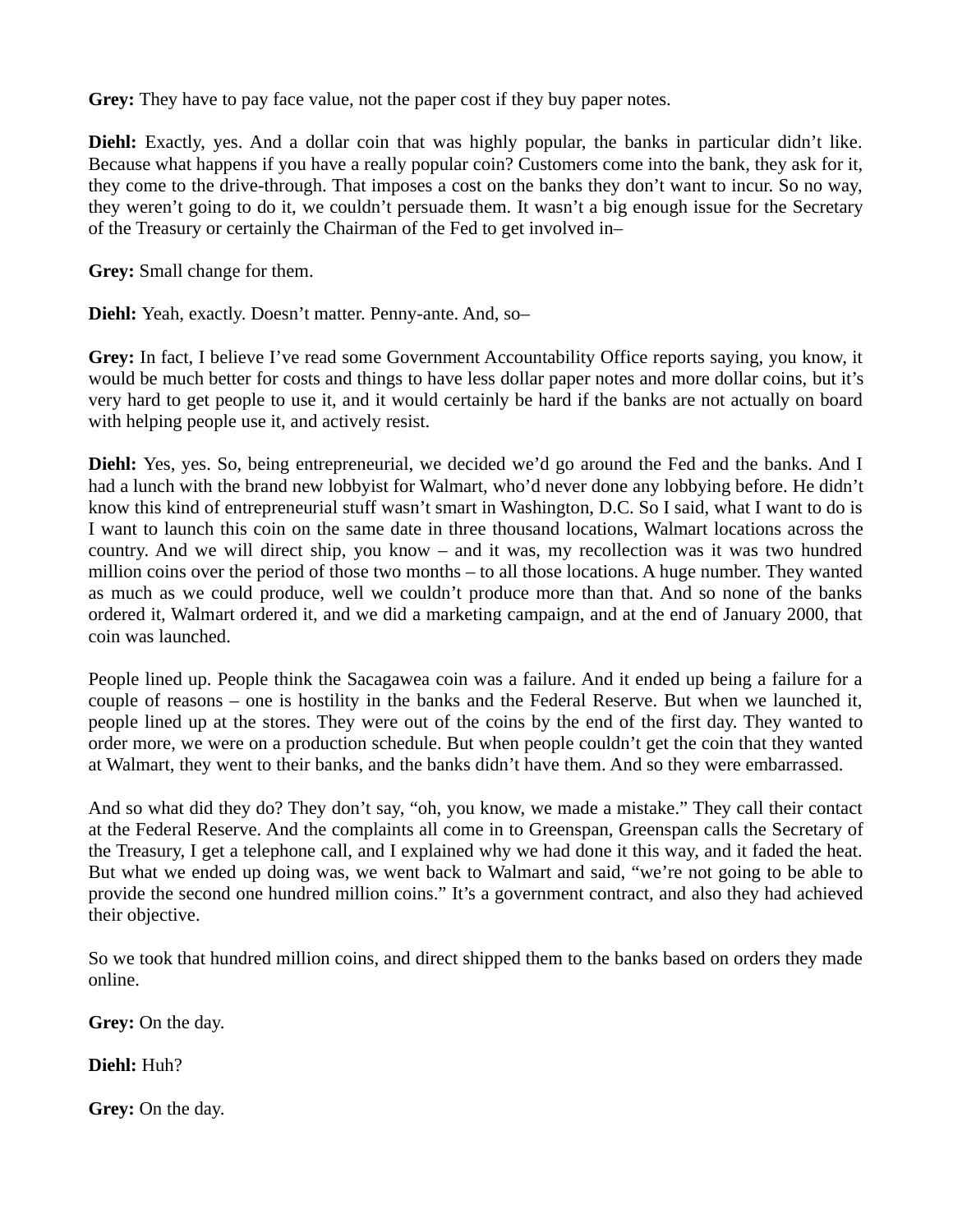**Diehl:** Yes, yeah. And we direct shipped it because the process of getting coins from the Mint through the Federal Reserve to the banks was so slow that we, you know, it frustrated the demand. So we bit the bullet and direct shipped it to them, and so it kind of ended the controversy.

**Grey:** It's an interesting story on two levels, because on one level it's showing that – you know, people often say well the Fed wouldn't accept the coin – well, maybe there are other people that would accept, maybe not a trillion, you know, not everyone's looking for a trillion in cash, but there are certain investors and things that are looking for, you know, a billion dollars in liquid cash and things. And if you could say, "hey, you know, we can't sell any more T-Bills this month, but we can sell some coins that you can store, and they're legal tender, and they will satisfy your fiduciary responsibilities to invest in safe assets, you know, I think there could be people that'd be interested.

But the other part of that story is that, you know, we often think that, "oh the Fed said it can't be done, so it can't be done." But the reality is that's just one opinion of one agency within the government, and there's other agencies with other opinions, and who ends up winning that battle when there's a difference is often about who's more creative in putting pressure in the right way. And the story you just told is about precisely putting the pressure. And you mentioned a similar story in the past about the 50 State Quarters, where the antagonist was the Treasury in that situation, if you want to share a little about that story.

**Diehl:** Well, opinions are a dime a dozen. And so of course, you have to look behind the opinions at the facts. And on all of these monetary issues, they're very complex. So it's hard to sort through, and usually you have to rely on somebody whose judgment and independence you trust. But the other thing is it's crucial to look at what is the motive behind – the economic motive, the emotional motive, whatever–

**Grey:** The partisan, the political motive.

**Diehl:** …the power motive behind an opinion. And also, what is the strategic situation. For example, we are hearing from the Treasury Department and the White House that "no, no, we won't do the dollar coin, I mean the trillion dollar coin. It's a gimmick." Well, okay, that may be a sincere expression of their intent, or their adamant commitment not to do it. But also it's very clear that the White House and the Treasury Department wanted a particular outcome, which they got by standing firm. And to say, "yeah, you know, the trillion dollar coin is an option" releases the pressure, the negotiating pressure, to get the outcome they really wanted. And–

**Grey:** It was Margaret Thatcher that famously popularized "There Is No Alternative" as a justification–

**Diehl:** Yes.

**Grey:** ...for doing anything. And often there was. But–

**Diehl:** Yup.

**Grey:** ...it was a useful line. In fact, I remember speaking to some senior Treasury officials back – about the situation in 2011, and they said that. They said, "we didn't want there to be another option," because–

#### **Diehl:** Yes.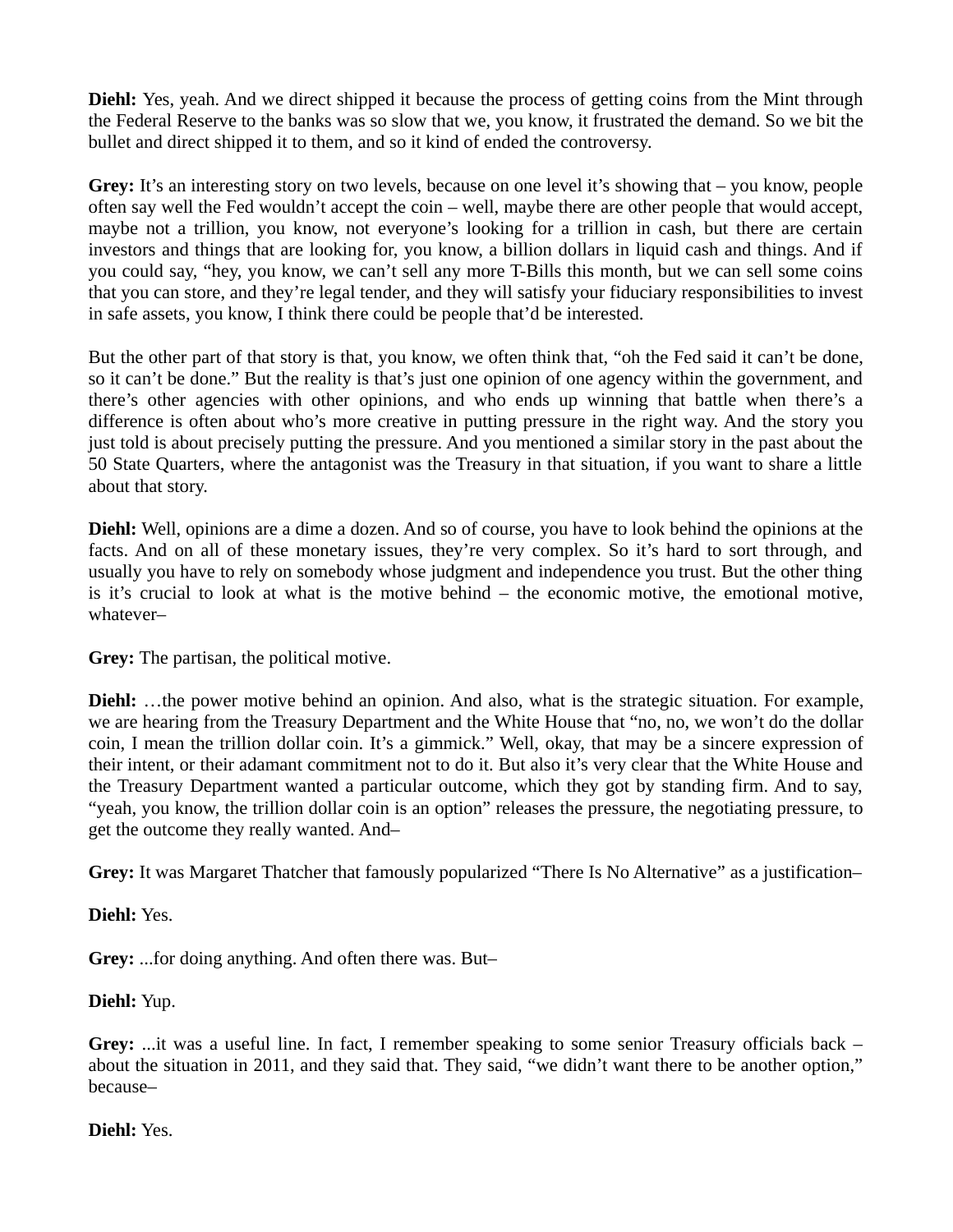**Grey:** ...we wanted to force the Republicans to come to the table.

**Diehl:** Yep.

**Grey:** And so anything that showed that this could be resolved on our side–

**Diehl:** Yeah.

**Grey:** ...was inconvenient for us.

**Diehl:** And it's easy to frame that in partisan terms. That, okay, the Democrats were smarter, tougher, stood hard this time, as opposed to last time; they prevailed. But it's crucial to rise above that partisan – you know, it's really a partisan dismissal of what's really at stake.

**Grey:** That's right.

**Diehl:** What's at stake here is using the debt limit as a cudgel by threatening the country with default. And now it's happened three times. The first two times, the Democrats compromised. They were the responsible party. And what did that do?

**Grey:** Yep.

**Diehl:** That just laid the foundation for the next time that–

**Grey:** Yep.

**Diehl:** ...you know, that their opponents would push them to the wall. And this time, they took a stand and they prevailed.

**Grey:** And, you know, Mitch McConnell managed to get, what? Ten Senators, or something, on board with this, or to vote to change the rules to extend it for another two months? But–

**Diehl:** Very difficult.

**Grey:** ...all you need–

**Diehl:** Very hard.

**Grey:** ...all you need is a slightly more radical, you know, opposition party, or maybe not three branches, where there's enough, you know, members on one side or the other. And yeah, I've described it as putting a gun to the head of the American economy–

#### **Diehl:** Yes.

**Grey:** ...and saying, "we'll pull the trigger if they don't come to the table." And, you know, even if they're being unreasonable by not coming to the table, the fact that you're putting a gun to the head of the American economy is its own form of, kind of, degradation of the process, and what the public understands, because you're telling them something that isn't true–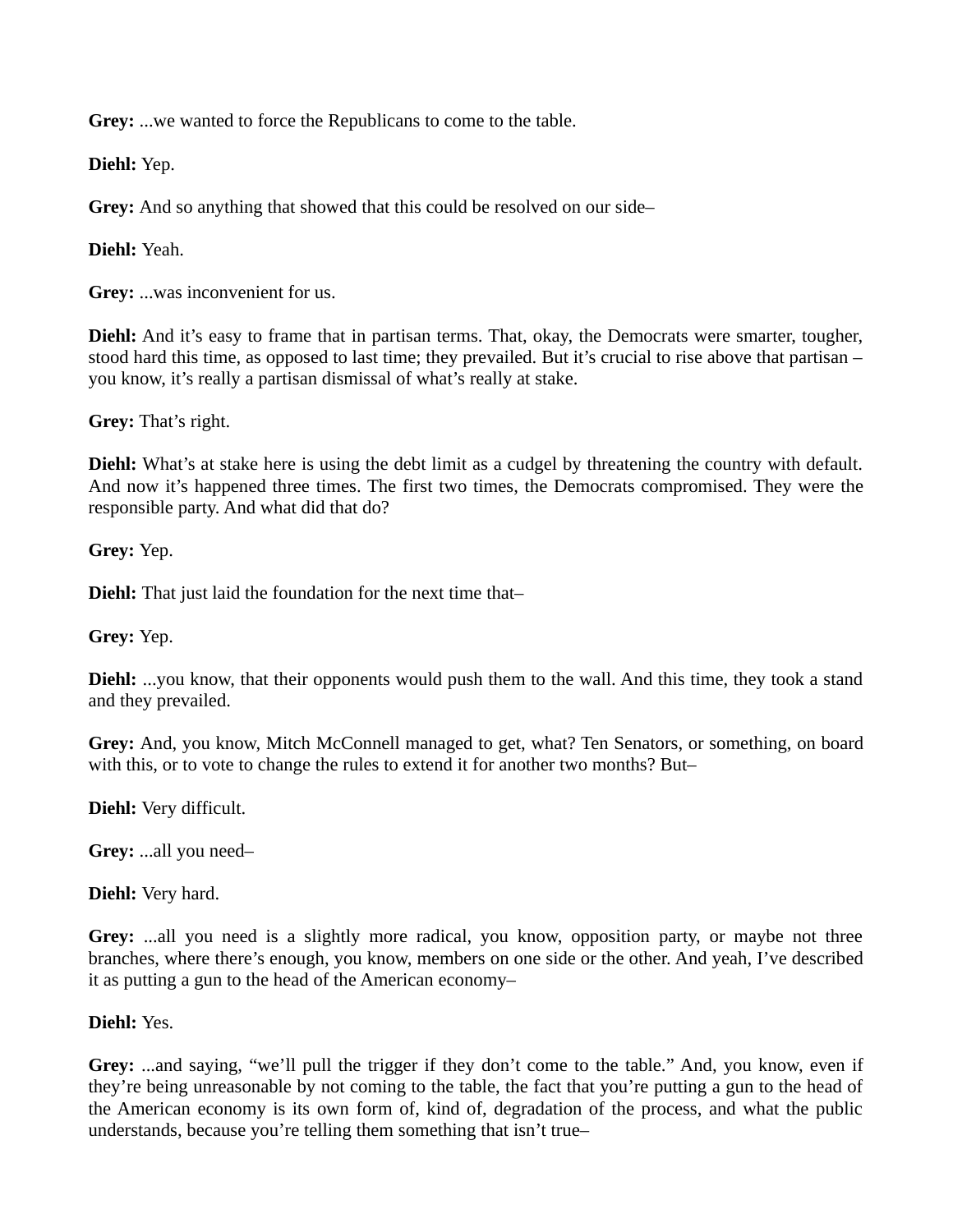**Diehl:** Yes.

**Grey:** …to achieve an outcome–

**Diehl:** Yes.

**Grey:** ...and in doing so eroding that trust in government, and in the fact that you can, that your politicians are actually telling you what is going on. And they're doing so in a way that is playing with fire. And if it gets burned will affect everybody. And–

**Diehl:** Yes.

**Grey:** ...we'll go, "I can't believe this happened," you know?

**Diehl:** Yes, yeah. And in – I think in the past, when it came up in 2011, 2013, this became increasingly difficult to believe. But, there are some who believed – and some very smart people, savvy people, who believed – that this was only traditional politics: using leverage to – in a negotiating situation – to get an advantage over your opponents. I think we've increasingly come to realize – not just because of previous debt limit fights, but from other political situations – that there are people in the country who believe that they benefit, in terms of power and–

**Grey:** Disruption.

**Diehl:** ...political organization by damaging the economy of the country when the opposing party will be held accountable for it. And it's a form of economic sabotage. And there is still a group of people who would benefit from that. Or who could sustain their position for a period of time in those circumstances. But the vast majority of us would be losers.

Grey: And we saw that, almost, with some of the – some of the people motivated behind Brexit, for example.

**Diehl:** That's right.

Grey: Now they might have been quite aware of how damaging it could be to their economy, but they didn't care.

**Diehl:** Yeah.

**Grey:** So I don't know if you don't want to talk about the 50 State Quarter Program and the Treasury experience there, if you – we can move on on that one. But the other thing was, you know, people have been saying, "well, the Fed could just refuse to accept the coin, and it wouldn't be booked as legal tender until it was sold. And so it'd have to be sold to someone first, and if the Fed refused to accept it then that would be that." And you were telling me earlier about, sort of, the difference in the legal rules around when something gets counted as, you know, legal tender – when it leaves the Mint, versus when it gets to the Fed.

**Diehl:** Yes.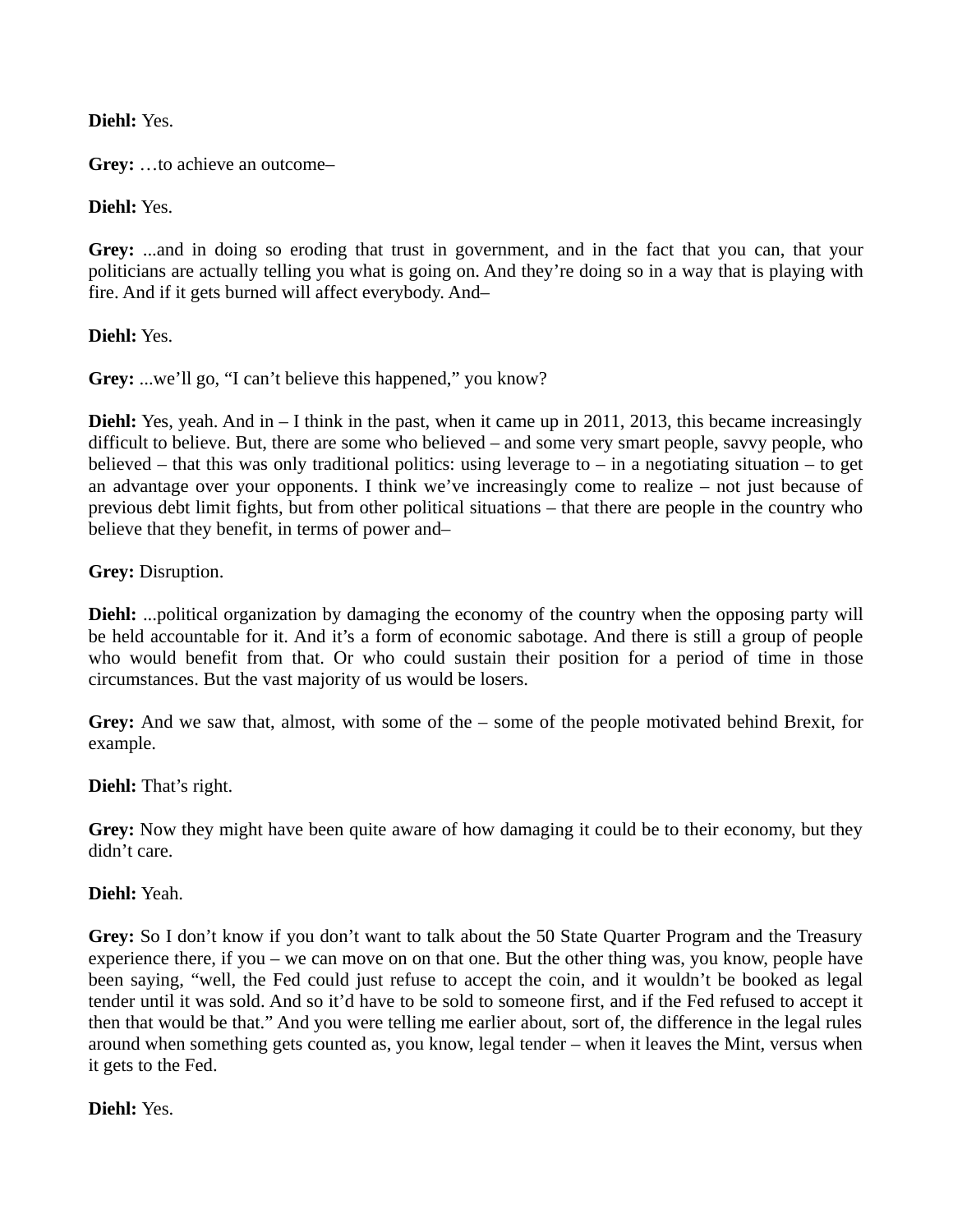**Grey:** And it reminded me a little bit of when I teach in Contracts. You know, people talk about the Mailbox Rule, you know, when you accept a contract. You send it in the mail versus when the other person receives it; it's a question of, kind of, when was it accepted. But can you tell us a little bit about that rule, and how it's changed, and, sort of, what you think about it?

**Diehl:** You bet. First of all, I think this is a highly unlikely–

**Grey:** Right.

**Diehl:** … theoretical scenario, where–

**Grey:** ...the Federal Reserve would have to be refusing to go along with the Treasury, and saying, "we prefer default in this eleventh-hour moment"–

**Diehl:** Yes.

**Grey:** ...we will be the ones putting our hand up, saying–

**Diehl:** Yes.

**Grey:** …'we're willing to cause this default–

**Diehl:** [Chuckling] yes.

**Grey:** ...in the name of Federal Reserve independence, which, by the way, we hope will still be around tomorrow–

**Diehl:** That's right.

**Grey:** ...if we do this."

**Diehl:** [Chuckling] Yes, yes. That's one half of the equation that makes it virtually impossible to happen. The other half of it is just politically, the President, and the Secretary of Treasury, and the Chairman of the Federal Reserve are going to have to agree on doing this beforehand. It's just, it's inconceivable that the White House would try to jam this into the Fed. But, I mean, there are scenarios you can conjure up where something like that may happen. So–

**Grey:** I had a colleague remind me that it's still on the books that the Treasury Secretary can remove the Fed Chairman for cause, and–

**Diehl:** Yes.

**Grey:** ...maybe this would be moment–

**Diehl:** Yes, yes.

**Grey:** ...that unthinkable moment where you might actually be able to remove the Fed Chairman for cause, because they're standing in the way of preventing unconstitutional default.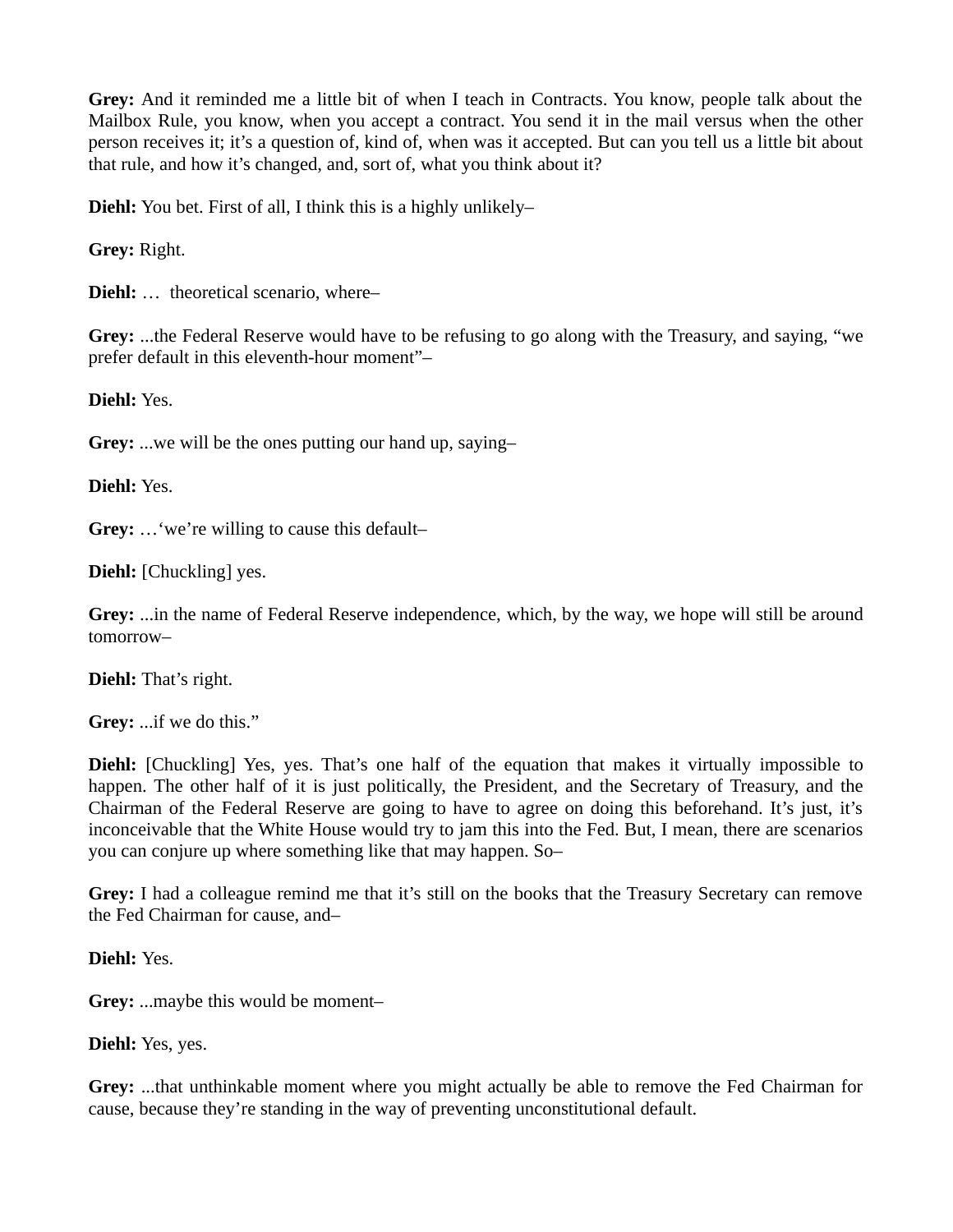**Diehl:** [Laughing] Yes. I definitely think that would be cause.

**Grey:** As far as stakes go, you would hope–

**Diehl:** Yeah, that would be cause.

**Grey:** ...that would be high enough. If the President said, "it's my sincere belief that–

**Diehl:** Yeah.

**Grey:** ...this Fed Chair is standing in the way of us, you know, preventing default, I can't imagine the Supreme Court getting in the way and reversing it. So, you know [shrugs].

**Diehl:** Yes, yes. And I can think of at least three members of the Senate who you could move into the Chairmanship of the Federal Reserve [clicks fingers] that would accept a trillion dollar coin that fast.

**Grey:** I won't ask you to name their names right now.

**Diehl:** Yes, I'm not gonna name them. But they – and not just because it avoids default, but because there are a whole set of other policy issues that come together in the trillion dollar coin that people don't talk about because they're complex. Very complex. And they are downstream from what we are talking about here today.

So this caveat here, to answer your question – this is my recollection of what happened twenty-plus years ago at the United States Mint, and why it happened. And I do not know whether it has changed since then or not. I'd be very surprised if it changed because of the reason why it changed.

So during my term and before my term – during most of my term – seigniorage was booked when coins left the Mint loading dock, on its way to the Fed. So in the case of the trillion dollar coin, we, you know – the U.S. Mint strikes it, they send it to the loading dock, a truck takes it over to a helicopter, which flies it over to the Federal Reserve in New York City in an hour. So under that scenario, boom. The seigniorage would be booked immediately.

There was a point late in my term, when it was the OMB (the Office of Management and Budget), I believe – it could have been Treasury, but I think it was OMB – that changed that booking procedure. And changed it so that the seigniorage wasn't booked until the Fed had accepted the coin. And  $-$  a quarter, whatever coin. And the reason – and it might have happened during the Fifty State Quarters Program (that would make sense) which was launched in 1999 – [was] because we were shipping so many coins to the Federal Reserve, that OMB looked at that and said, "oh, we need to change the incentives for the shipment of coins to the Federal Reserve."

Grey: You're too successful. You're getting to many out the door.

**Diehl:** Well, it was just the concern that some time in the future the U.S. Mint would produce a whole bunch of coins, send them over to the Federal Reserve – or the Administration would order it to happen – and then inappropriately book – "inappropriately" [inverted fingers] book – all the seigniorage.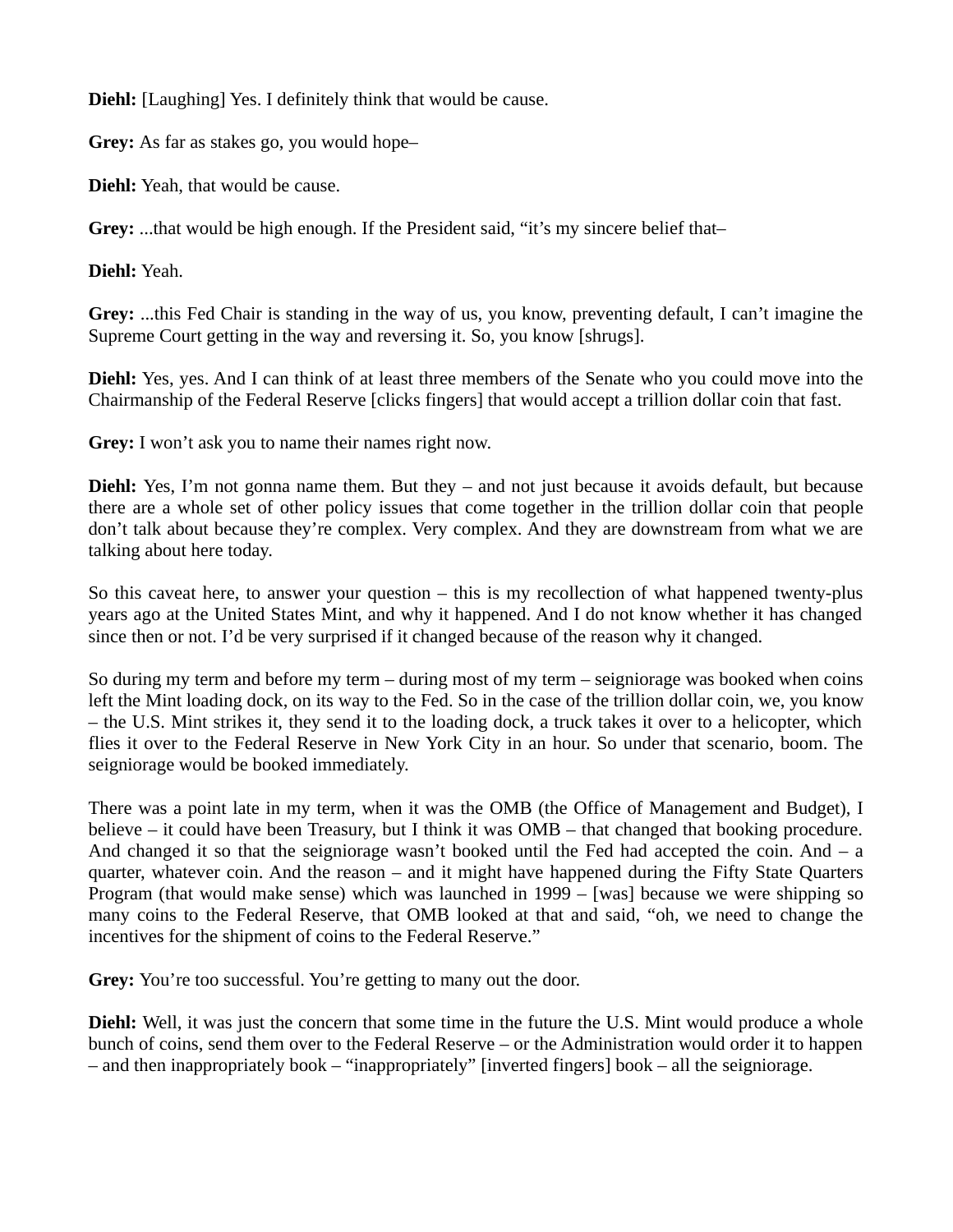So – and this is ironic, because – when I got to the [Mint], there was this boom and bust cycle of the production of coins. And as you can imagine, the demand for coinage depends on the economic activity in the economy. More coins are needed when there's more economic activity.

**Grey:** We had a coin shortage last year. I think it's still enduring, because–

**Diehl:** Exactly.

**Grey:** ...of the pandemic.

**Diehl:** Yes. And so – and this was magnified by the Fed's terrible model for projecting coin demand. And so I had a very smart young economist, who I brought in and said, "uh, we gotta fix this." Because what happens is we fall way behind in production when all of the sudden all of this demand comes in. And then so we're so slow in cutting off production, the Federal Reserve vaults fill up with coins. Then those back up into – we had them not in vaults, but in hallways back in those days.

And then when demand comes back up, all that flows out; we have to crank up production. And so the irony of this is that we [the Mint] were responsible for changing the model that the Fed used in cutting down this shipment of excess coins and seigniorage and everything.

But – so, that change occurred. And that would obviously affect the trillion dollar coin, because if the Fed refused to accept it, then the seigniorage wouldn't be booked. But as we were saying, that's a highly unlikely situation for all kinds of reasons. It, you know, it would only be done as a failsafe measure. And –

**Grey:** And the rule that the OMB set could just be changed, right?

**Diehl:** Well that's the other thing. Yeah.

**Grey:** It's not legislative, it's not statutory. It wasn't Congressional intent. This is all within the executive branch, this is all internal baseball between different agencies and internal politics, right?

**Diehl:** [Nodding] It wasn't even a regulatory rule change–

**Grey:** Right, so it wouldn't need to go through the–

**Diehl:** ...that required public notice and all that stuff. It was just [snaps fingers] you know, they're just done.

**Grey:** So if Biden needed to change that rule five minutes before that coin got struck, he could, potentially.

**Diehl:** Yeah. Absolutely, yeah.

**Grey:** So I know we've been going – we're [at] the end of time, but I've got one last question, sort of. You mentioned all of these downstream, second-order implications of the coin. One of the things that I was writing – and found this, you know, whole issue so fascinating – is because, you know, I was an elementary school teacher. I like social myths and public narratives – about how our government works, that provide the basis for us to understand the world we live in – that are accessible to people.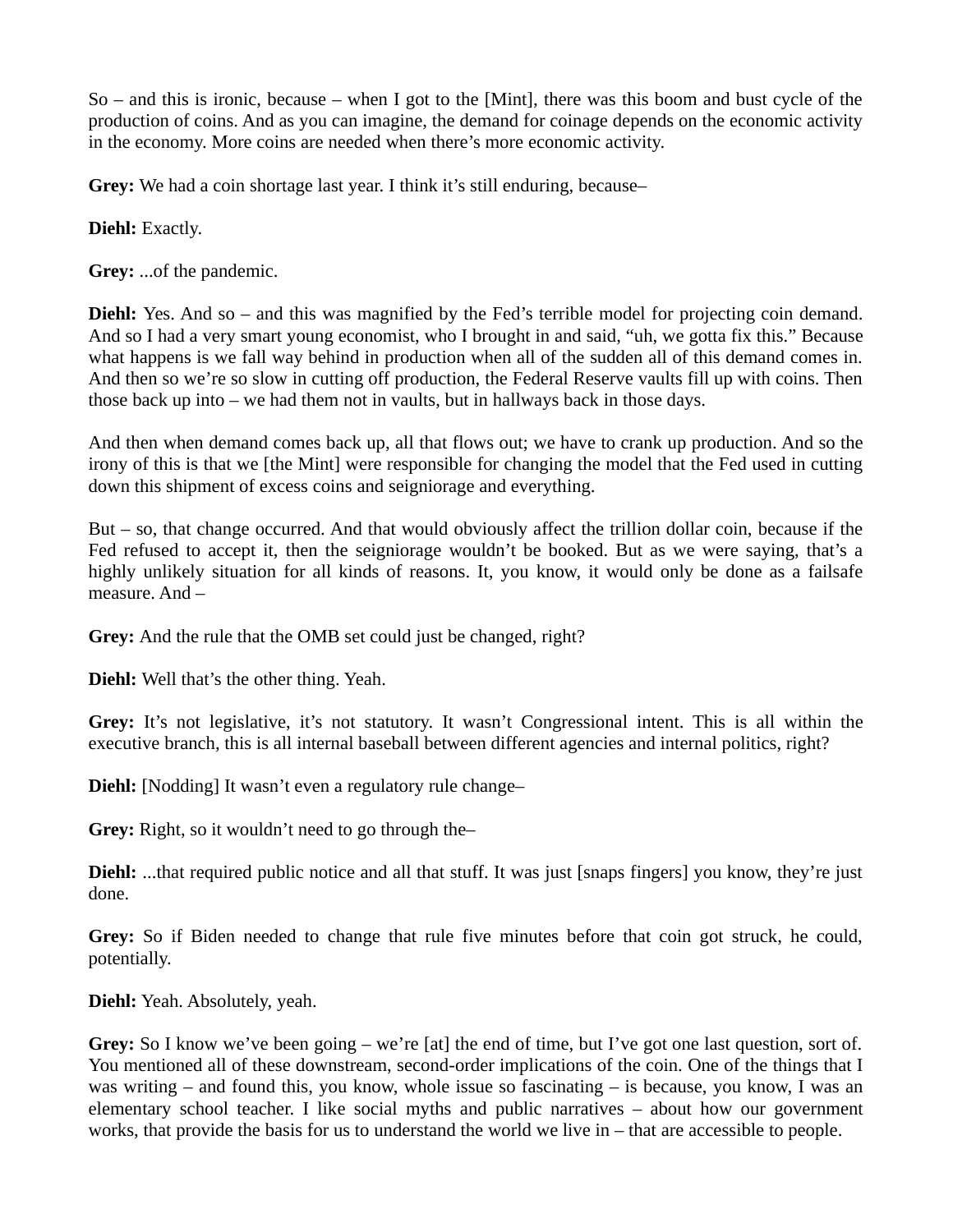A colleague of mine – a sociologist named Jakob Feinig – talks about this term "monetary silencing:" where average people are taught to, you know, "you don't need to know about this stuff. It's very complicated. There's people in the room – you know, who wear suits, who have finance backgrounds – they understand all of this stuff. You shouldn't try to understand it at all, you know?

# **Diehl:** Yes.

**Grey:** We need economic literacy and monetary/financial literacy in schools, but what we really mean is you,you know, you should balance your checkbook. You shouldn't learn how the government actually works, and how this sort of 'veil of money' works.

And even, you know, very respected scholars who I otherwise respect, you know – there was an op-ed in the New York Times by Peter Coy, just recently, about this – they would say, "look, yes, it's a Noble Lie that we can't make money out of thin air, and things like that. But, you know, even if Noble Lies aren't great in some situations, we shouldn't probably be drawing attention to this too much right now." And at least to me, if you look at the alternative, it's this catastrophic debt ceiling that we keep coming back at. It's politicians saying we can't afford to deal with climate change, we can't afford to deal with poverty, because we don't have enough money.

And as you said before, it's a useful political kind of rhetoric, to say, "oh, there's no alternative to austerity. There's no alternative." But if there is an alternative, then these myths are not just things that keep the lights on – they are things that actively harm us. And maybe we could be looking to a new set of myths. Something that meets our new moment and our new needs.

And if we're in a world now where – you know, bitcoin, and dog[e]coin, and all these things – people have embraced the idea that you can coin an asset out of thin air. It could literally be made of zeros and ones on a computer.

# **Diehl:** [Chuckles] Yes.

**Grey:** And the value is: how people accept it, how people use it, what's backing it, has it got the force of law behind it, et cetera. That, if we think about coins, there's actually maybe a time for a renaissance of coins as a sort of symbol of the money power–

# **Diehl:** [Nodding] Yeah.

**Grey:** ...and going back to that two hundred year history. And one last little point on that before I get your thoughts is: I know that we're in now this world of government digital currencies – we've been talking about, you know, they say a "central bank" digital currency.

# **Diehl:** Yes.

**Grey:** And I've testified to Congress, saying "why don't we talk about coinage? Why don't we talk about digital coinage?" Because if you think about a bank account, there's a third party in the middle. There's not as much privacy. In fact, there's a whole third-party legal doctrine that says you don't have privacy if you put your money with the bank. But even paper currency has a barcode. Coins are the original, anonymous money. If it's in your pocket, it's yours.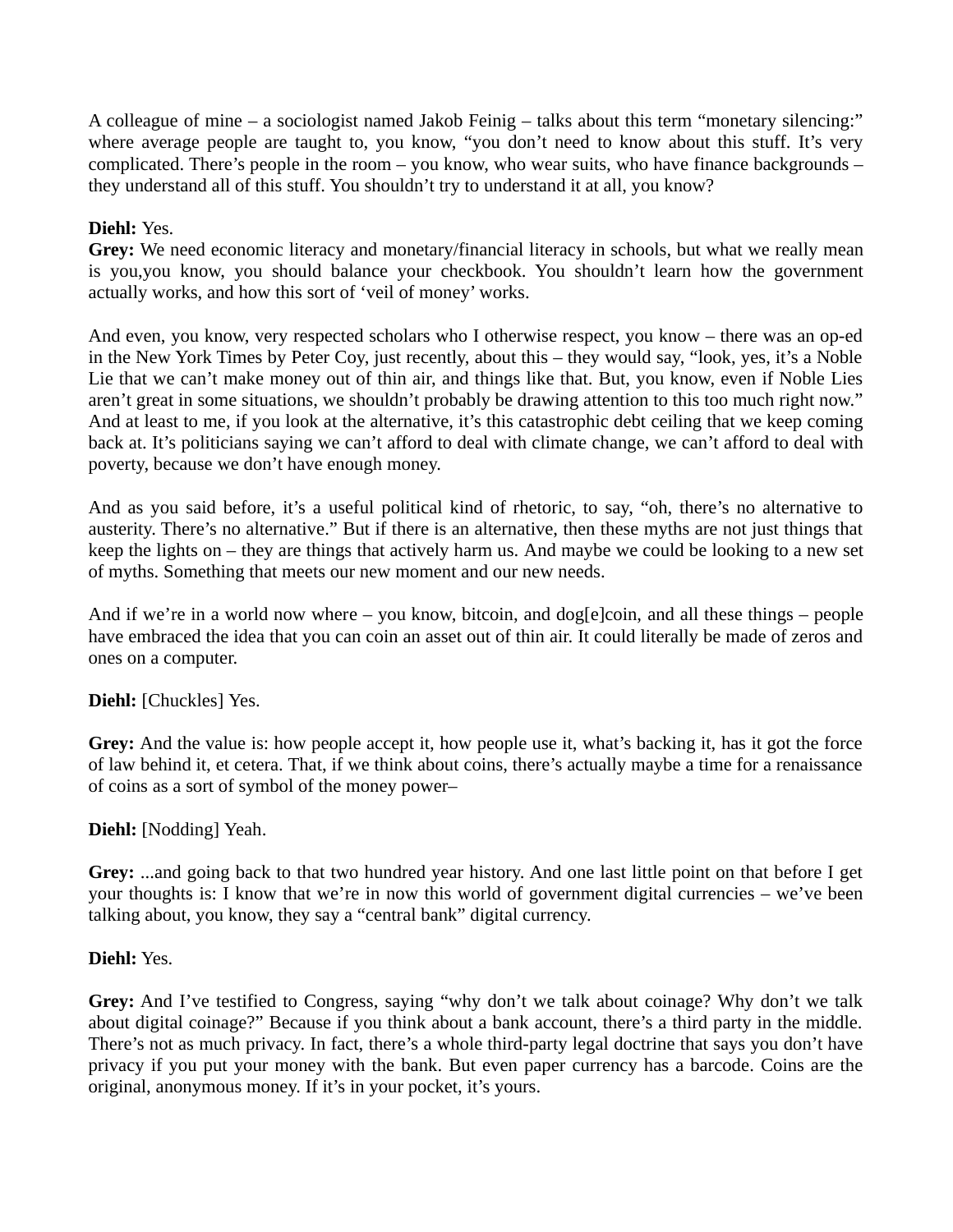And one of the earliest forms of digital currency that was tested by a government was Canada, and it was the Royal Mint. They created the "Mint Chip" program–

**Diehl:** Yes.

**Grey:** ...and it was an attempt to create a digital coin. So maybe, you know, I'd be curious to your thoughts – as we're entering a digital world, as we're discussing how to create a whole new form of currency, that maybe the Mint should be in the room. Maybe we should be thinking about this beyond just the Federal Reserve. Beyond just a better bank account. And what lessons we can learn from the history of coinage – and from the design of coinage – even if it will be, you know, a digital equivalent.

**Diehl:** Well Mike Castle – Representative Mike Castle – back in, probably, '96, '97, had a Congressional hearing on the future of money. And I testified at that. And all these issues sort of came up in a primitive form.

**Grey:** You were talking about stored value cards at the time, if I remember that correctly.

**Diehl:** Yes, yeah, that's exactly right. Stored value coins. And this is one of the things that I was – you raised one of the issues I was really intent on at the time – was that coinage is the ultimate private exchange. Cannot be traced.

And that – in those days, people weren't concerned about privacy. I mean, it was amazing to me how nonchalant people were about privacy. And then we saw all that take off with social media. Where people told their life stories, and said things online that inevitably would come back to haunt them. And people just sort of didn't care about it.

Well now, especially after 9/11 and the surveillance act-

**Grey:** The Patriot Act.

**Diehl:** Yeah, Patriot Act. People woke up to what that meant. And so, you know, it's begun to sink into the culture. And I think you're absolutely right.

You know, coinage is the physical embodiment of that set of privacy values, which are being expressed in what I believe is a highly-dangerous-to-individuals-form in crypt[o]currency. And also, you know, has the potential of destabilizing the larger economic system. So–

**Grey:** If the only kind of privacy we get is these volatile crypto private-currencies–

**Diehl:** Yes.

**Grey:** ...then it will be a very bad day for privacy, because–

**Diehl:** Well, if we–

**Grey:** ...it doesn't have the full faith and credit of the United States. It doesn't have that whole infrastructure. You can't use it at a store, necessarily. All those kinds of things.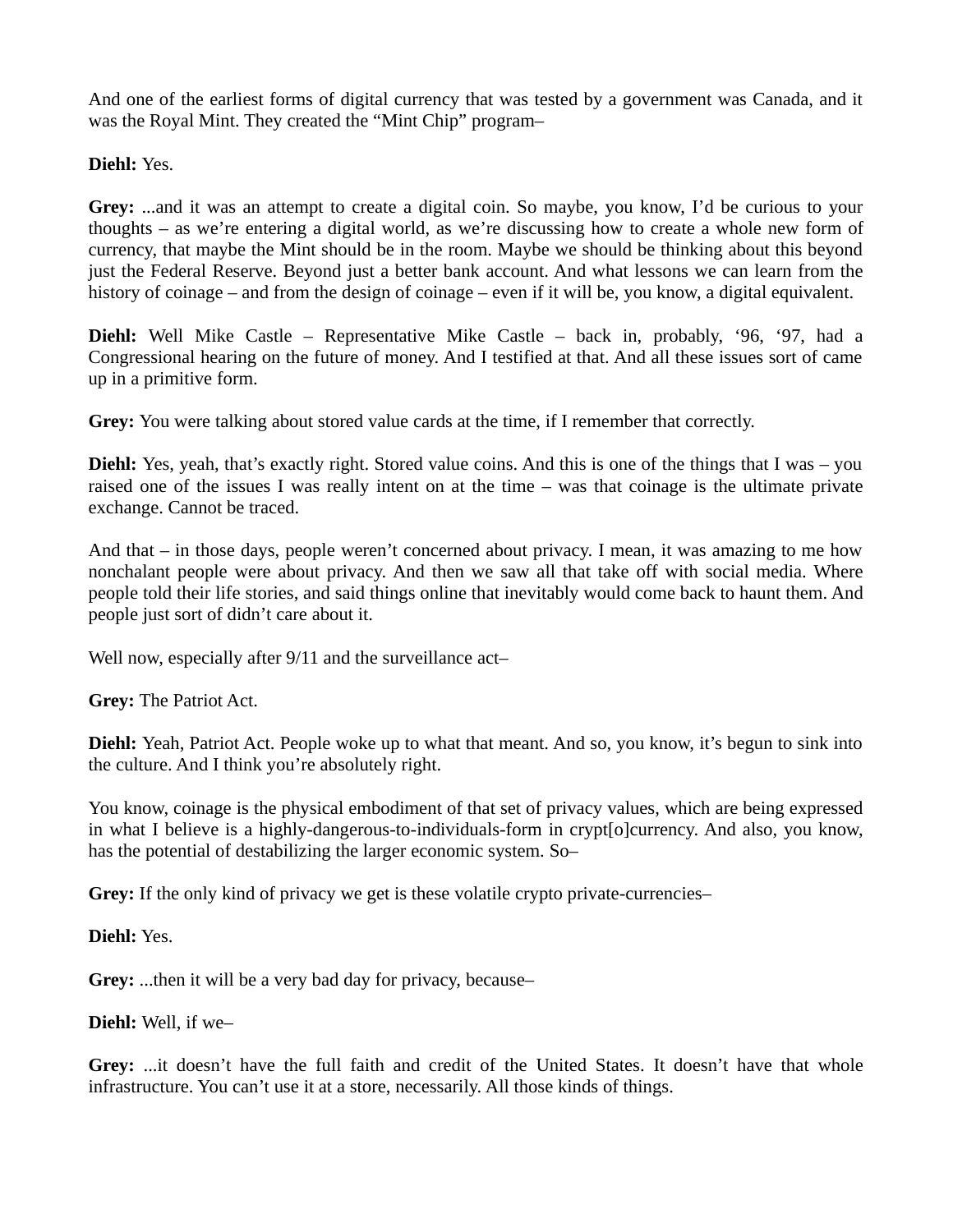**Diehl:** Well we've lived through that before too. Leading into the Civil War, when before there was the American Greenback.

**Grey:** Greenback, yeah.

**Diehl:** And so you had all these banks issuing their own currency. And yeah, you know, if you were using it locally you knew something about the stability and reputation of that bank. But the further you got away from that bank, that note would still be used, and people didn't know, you know, what was the providence behind this note. And–

**Grey:** I remember someone saying it used to be better to get a counterfeit note on a good bank–

**Diehl:** [Chuckling] Yes.

**Grey:** ...than a good note on a bad bank.

**Diehl:** Exactly right, yes. And the U.S. could put up with that, economically. And there wasn't the political will to do anything about it until the Civil War. And then the U.S. federal government – number one – had the ability to do it because half the nation who opposed doing anything about that left Congress. And the other was: we need to finance, you know, the war.

So necessity bred a change. And unfortunately that's how the government works; our government works. It reacts. So there will have to be some disaster that occurs around cryptocurrency that will drive Congress, the Federal Reserve, the regulators, to do something about it. Hopefully that occurs somewhere else, not in the U.S., and we learn the lesson from somebody else.

But let me address the assumption that underlies this question. And that is that people don't really understand fiat currency. I think that may have been true in the past. Probably was true in the past. But people have driven into their minds, over and over again – certainly since 2009, with the QE, and the, you know, and the opening, basically, of the flood of the money supply into the economy to save the economy (not just the U.S. economy, but the world economy) – people came to understand that what fiat currency means.

And they don't necessarily understand what it means: the "full faith and credit of the United States Government." What that means. But – especially when you're threatening to default on your, you know–

**Grey:** Especially when it doesn't mean as much as it used to, maybe.

**Diehl:** Yes, yes. So I think people are getting that. The other thing, why people are being educated on that, is that a conservative mantra has been against fiat currency [and] for the gold standard. And, you know, that's been the case since, you know, '33? Since FDR got us off the gold standard. And – well, informally–

**Grey:** They've been predicting the–

**Diehl:** ...and then Nixon took us off. But – so I think the predicate has been laid for the trillion dollar coin. People just don't – it looks like a gimmick. And when you think about it, this is a branding problem.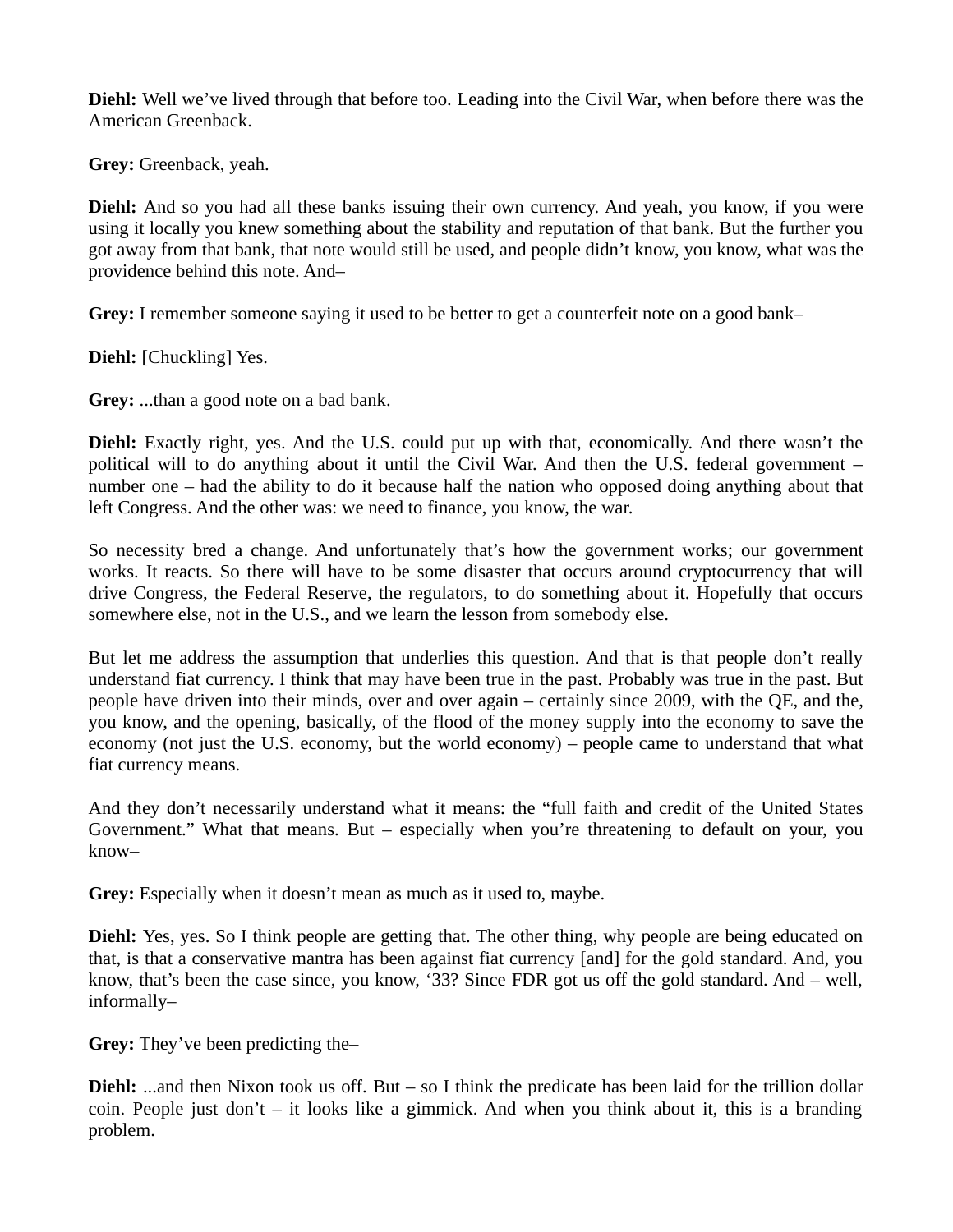**Grey:** Yep.

Diehl: Because "QE" (Quantitative Easing), it hides what it does. Those words, it sounds really complex. Beyond our comprehension. Whereas a trillion dollar coin sounds ludicrous, you know?

**Grey:** Yep. What we're doing is we're easing, quantitatively–

**Diehl**: Yeah.

**Grey:** ...with a trillion dollar coin. Let's just, Mint Quantitative Easing. Yeah. And you're absolutely right. You know, there were newspaper headlines: "oh trillions of dollars have been created." If that was going to cause a panic in the streets, where was it? Where was it the last ten years? When the last debt ceiling crisis happened, even Standard & Poors downgraded the U.S. credit rating. And what happened? People flooded into Treasuries, not out of them.

And I remember Neel Kashkari, last year – the President of the Minneapolis Fed – said, "we have an infinite amount of dollars that we can use to save us from this crisis." I'd never heard a Federal Reserve person use the word –

**Diehl:** [Chuckling] No, that is pretty good.

**Grey:** …"infinite" in public before. Maybe in private, but not in public. And the New York Times had an op-ed headline saying, "the Coronavirus money is being pulled out of thin air." And if that's not going to cause a crisis, you know, I think you're right. The idea that the public can't handle this truth that it's too big, it's too scary – even if that had some credibility in 2006, it doesn't have the same credibility in 2021.

But maybe you're right. Maybe it does take necessity to breed government action. And maybe we do need to get even closer to that debt ceiling cliff, you know, before we will entertain the unthinkable.

**Diehl:** If I could–

**Grey:** Sorry.

**Diehl:** If I could make one other point, that has really been impressing on me under these current circumstances. There will come a day when it's inevitable: what comes down must also go up. And I'm talking about the inflation rate. And all know this in the back of our minds, that once the inflation rate goes up, and the federal government is no longer paying what is essentially zero-interest on an inflation-adjusted basis for, you know, on its bonds. When inflation goes up and we have to pay more, and we have thirty trillion dollars in debt, then we are going to see interest payments – the financing of that debt – devouring larger and larger sections of the federal budget.

# **Grey:** Yeah.

**Diehl:** And coinage – and seigniorage – is one of the ways to think conceptually about how to deal with that. And this is particularly relevant in terms of the whole starve the beast strategy, [which] is that we will build all these deficits, at some point the government will have to face reality, and will have to